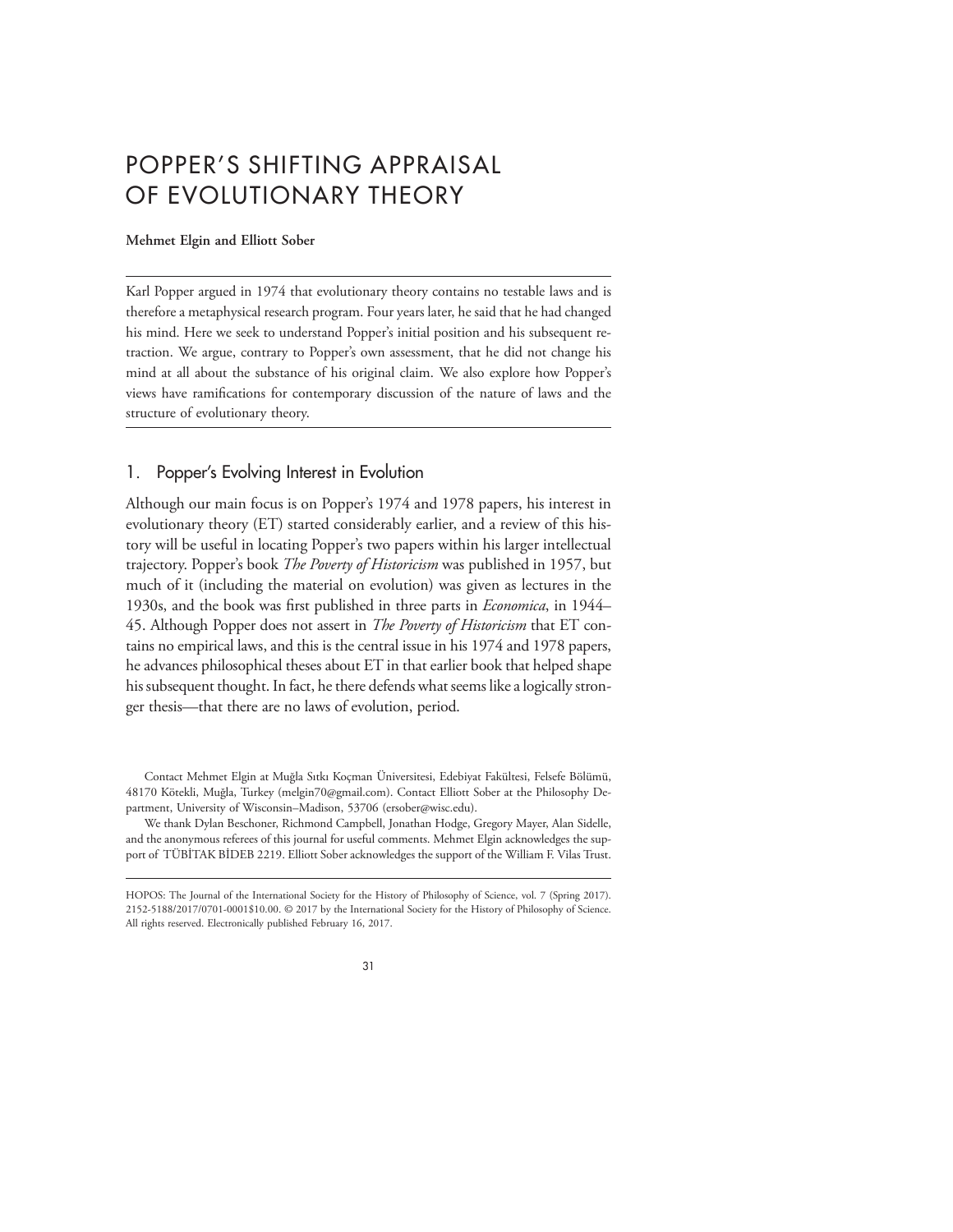#### HOPOS | Popper's Shifting Appraisal of Evolutionary Theory

In section 27 of *The Poverty of Historicism* (called "Is There a Law of Evolution? Laws and Trends"), Popper argues that there are no general laws governing the evolution of societies, the evolution of organisms, or the evolution of the whole universe. He claims this despite granting that many laws are used in explaining the phenomena discussed in the social sciences, in evolutionary biology, and in cosmology:

The crucial point is this: although we may assume that any actual succession of phenomena proceeds according to the laws of nature, it is important to realize that practically no sequence of, say, three or more causally connected concrete events proceeds according to any single law of nature. If the wind shakes a tree and Newton's apple falls to the ground, nobody will deny that these events can be described in terms of causal laws. But there is no single law, such as that of gravity, nor even a single definite set of laws, to describe the actual or concrete succession of causally connected events. ... The idea that any concrete sequence or succession of events (apart from such examples as the movement of a pendulum or a solar system) can be described or explained by any one law, or by any one definite set of laws, is simply mistaken. There are neither laws of succession nor laws of evolution. (Popper 1957, 117)

In the same section of the book, Popper faults Comte and Mill for thinking that there are laws of succession, each of which describes the sequence of states through which a system of given type must move. Popper admits that there are historical trends, but he says that trends cannot be characterized by universal generalizations and so are not laws.

We have a few criticisms of these claims from The Poverty of Historicism. Popper shifts between saying that there is no "single" law of evolution and saying that there is no "one set of definite laws." The first of these requires a principle for individuating laws. If  $L_1, L_2, \ldots, L_n$  are each laws, why is their conjunction not a single law? And conversely, a sentence that seems to express a single law can easily be rewritten as a conjunction, each conjunct of which expresses a law. For this reason, Popper's point is better put by using the second formulation that "there is no one set of definite laws." In any event, we do not think that Popper gives a good reason for accepting this thesis. He grants that there are laws of change for pendulums and solar systems but never makes it clear why there are not laws of evolution for other objects. We also see a problem in Popper's expressing his thesis that there are no laws of evolution by assuming that laws must be deterministic. Why can a law not be probabilistic? Popper is right to separate laws from mere trends. However, even if statements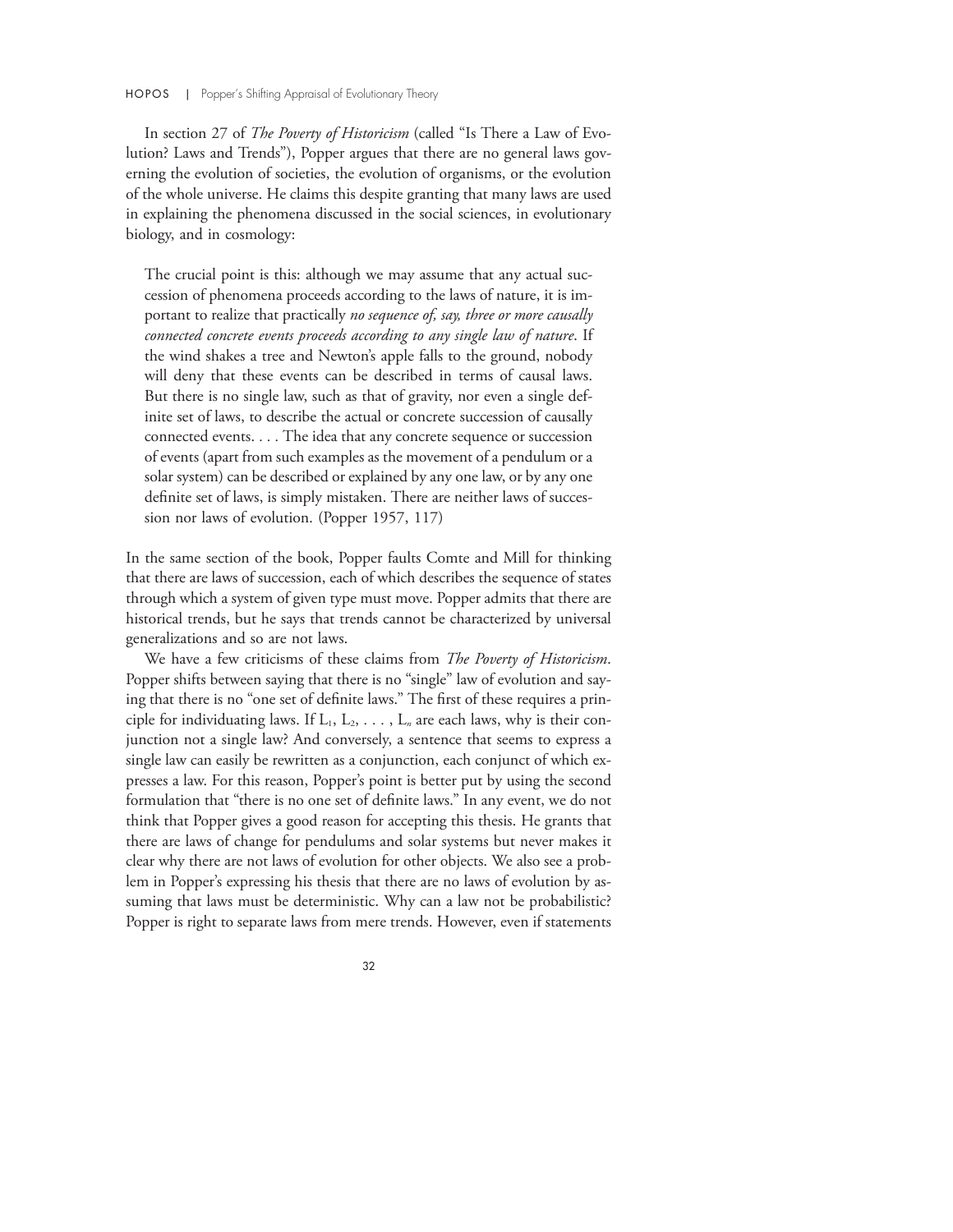like "events of type  $T_1$  are often followed by events of type  $T_2$ " are not law-like, this leaves it open that probability statements sometimes are. After all, there are objective interpretations of probability statements that do not equate probabilities with actual frequencies. This is a point that Popper later took to heart when he proposed a propensity interpretation of probability (Popper 1959b). Quantum theory does more than describe de facto trends. Trends depend on initial conditions, as Popper says, but this does not rule out the possibility that there are probabilistic laws that are independent of initial conditions.

Popper's interest in ET broadened in the 1960s (Simkin 1993; Watkins 1995; Munz 2006). There were three reasons why. Popper came to believe that there is a close relationship between his method of trial-and-error elimination in science and the process of natural selection (Ruse 1977; Nanay 2011). He also saw new ways in which ET is relevant to his views on historicism. And finally, he became convinced that ET is the only significant scientific theory that bears on the mind-body problem and on the problem of freedom in a physical universe.<sup>1</sup>

As Popper delved deeper into ET, he came to believe that the principle of natural selection (NS) is a priori. This was a conclusion that puzzled him. On the one hand, he maintained that scientific theories are empirical, not a priori, but on the other hand, he was convinced that ET is the most successful theory in its domain and has no serious competitors. Popper (1974, 1978) attempted to reconcile these ideas, although he reached different conclusions in the two papers. His solution in the 1974 paper was to suggest that ET is not a theory of forces like Newtonian theory but rather involves what he calls "situational logic." This formed part of his thesis that ET provides in-principle explanations without supplying actual explanations of particular phenomena, since actual explanations of a given event must cite empirical laws. In the 1978 paper, Popper additionally suggested that there is an alternative formulation of the principle of NS that is not a priori. The 1974 a priori principle and the 1978 empirical reformulation are these:

(PNS) If traits  $T_1$  and  $T_2$  are found in a population,  $T_1$  is fitter than  $T_2$ , the two traits are heritable, and no other evolutionary causes impinge on the population, then  $T_1$  will increase in frequency.<sup>2</sup>

1. Clear statements of his interest in ET regarding the relationship between ET and his evolutionary epistemology can be found in Popper (1957, 133; 1959a, 91; 1972, 261; 1974, 133; 1994a, 12). For Popper's view about how ET bears on the mind-body problem and on freedom in a physical universe, see Popper (1972, 1978, 1994a).

2. Popper (1974) does not explicitly indicate which statement about NS he thinks is a priori, but he does say that given the statistical definition of fitness, the principle he has in mind is a priori. This is our justification for saying that Popper thinks that PNS is a priori.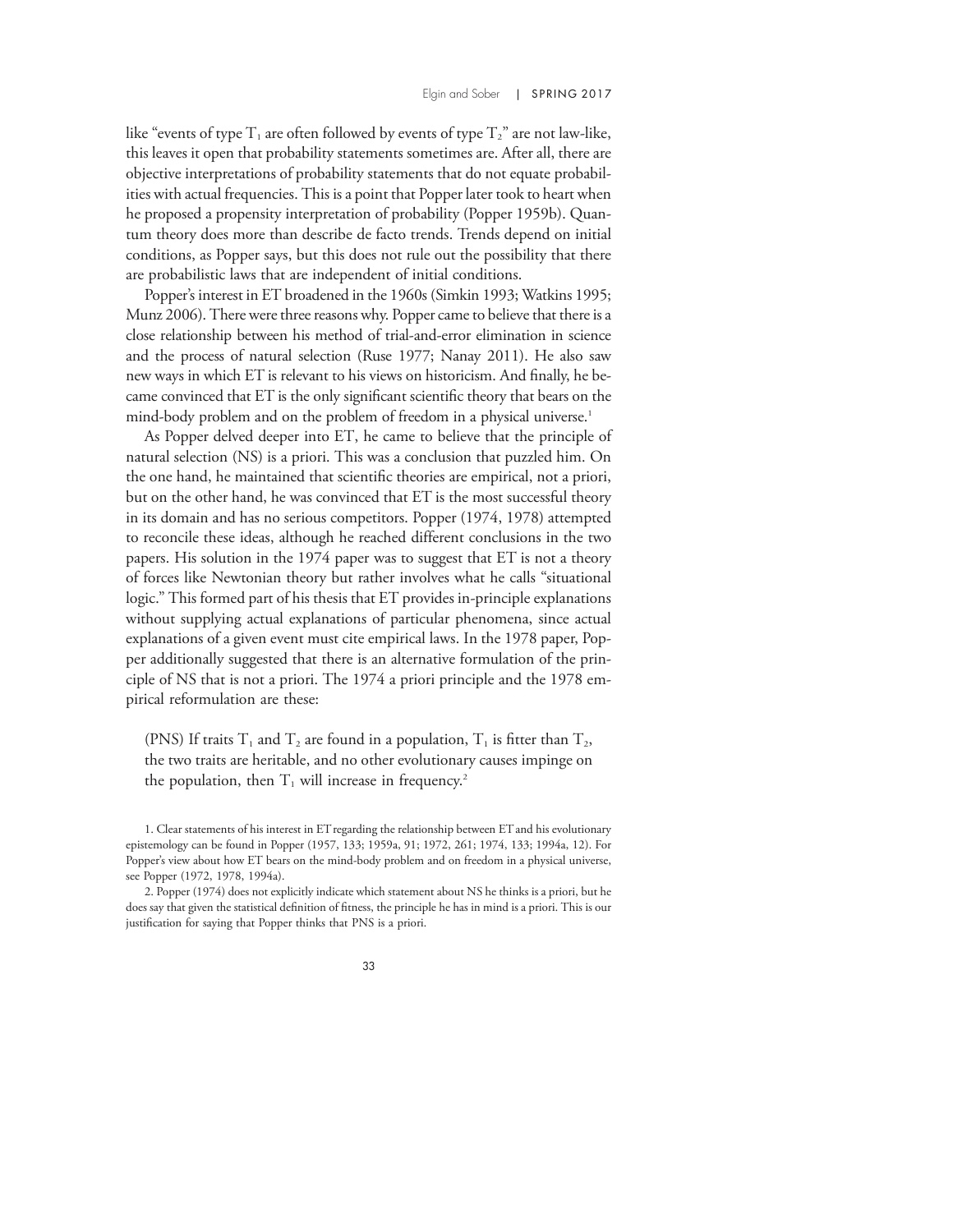(PNSR) All traits in all organisms evolved because of natural selection.3

Popper (1978) says that the distinguished evolutionary biologists C. H. Waddington, G. G. Simpson, J. B. S. Haldane, and R. A. Fisher all attribute great explanatory power to PNS. Popper replies to this pantheon by pointing out that PNS is a tautology and that the explanatory power of a tautology is zero. PNS's tautological status stems from the fact an organism's fitness is defined as its degree of actual reproductive success. By proposing the PNSR reformulation, Popper hoped to increase the empirical content of ET by turning its main principle into an empirically testable statement. As we explain in what follows, Popper (1978) thought that PNSR is false. Given this, it is questionable how much ET is improved by replacing the trivial claim PNS with the false claim PNSR.

#### 2. Difficulties concerning A Priori Formulations of ET

In his 1961 Herbert Spencer Lecture (which appeared in print as Popper [1972]), Popper says that it is a mistake to compare ET to Newtonian physics: "Darwin's discovery of the theory of natural selection has often been compared to Newton's discovery of the theory of gravitation. This is a mistake. Newton formulated a set of universal laws intended to describe the interaction, and consequent behavior, of the physical universe. Darwin's theory of evolution proposed no such universal laws" (267). Popper claims that Darwinism's success resides in its providing in-principle explanations: "Nevertheless, Darwin's revolutionary influence upon our picture of the world around us was at least as great, though not as deep, as Newton's. For Darwin's theory of natural selection showed that it is in principle possible to reduce teleology to causation by explaining, in purely physical terms, the existence of design and purpose in the world"  $(267).4$ Two paragraphs later, Popper says: "Although this was a great achievement, we have to add that the phrase in principle is a very important restriction. Neither Darwin nor any Darwinian has so far given an actual causal explanation of the adaptive evolution of any single organism or any single organ. All that has been shown ... is that such explanations might exist (that is to say, they are not logically impossible)." Thus, the reason Popper thinks it is a mistake to liken ET to Newtonian theory is that ET does not postulate empirical laws; it offers a

<sup>3.</sup> This is how we interpret Popper's (1978, 345) claim that "all organisms and especially all those highly complex organs whose existence might be interpreted as evidence of design and, in addition, all forms of animal behavior have evolved as the result of natural selection."

<sup>4.</sup> In this quotation, the use of italics is Popper's. The same holds for italics in subsequent quotations, unless otherwise noted.

<sup>34</sup>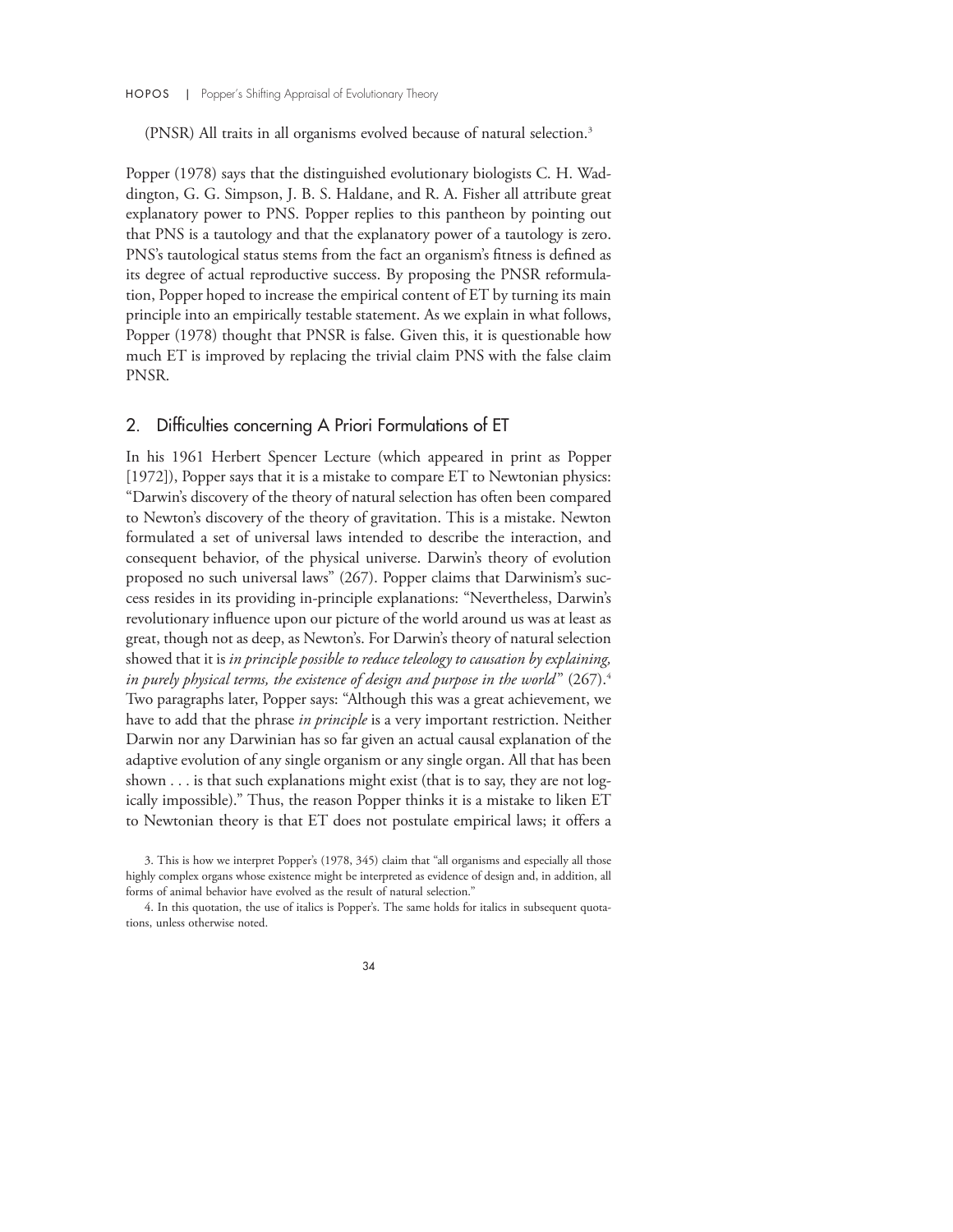priori mathematical models, which at best can show how it is possible in principle to explain adaptations in causal terms.

How, according to Popper, did evolutionary biology lapse into tautology? In his 1961 Herbert Spencer Lecture, he alludes to the source of this problem: "What I regard as Darwin's central idea—his attempt to explain genetic changes which led to *better adaptation in the sense of better chances for the individual an*imal or plant to survive—has recently suffered an eclipse. This is due very largely to the fashionable pursuit of mathematical exactness, and to the attempt to define survival value statistically, in terms of actual survival (of a gene, or some other genetic unit, in a population)" (Popper 1972, 271). In the next two paragraphs, Popper argues that such mathematically exact theories cannot explain complex adaptations. Popper addresses this topic in his "Science: Problems, Aims, Responsibilities,"initially presented at the Plenary Session of the 47th Annual Meeting of the Federation of American Societies for Experimental Biology and published in the Federation Proceedings in 1963 but subsequently republished as chapter 4 of his The Myth of the Framework: "There is a difficulty with Darwinism. While Lamarckism appears to be not only refutable but actually refuted (because the kind of acquired adaptations which Lamarck envisaged do not appear to be hereditary), it is far from clear what we should consider a possible refutation of the theory of natural selection. If, more especially, we accept the statistical definition of fitness which defines fitness by actual survival, then the theory of the survival of the fittest becomes tautological, and irrefutable" (1994b, 94).

Although Popper talks about the difficulty of formulating empirical laws about NS that use a statistical definition of fitness in his 1961 Herbert Spencer Lecture, it is only in his 1963 talk that he claims that this way of describing NS is tautological. However, Popper does not give a full treatment of the issue in that talk. He just adds to the above quoted remarks that we should avoid the mistake of thinking that NS is the only mechanism that can lead to apparently goal-directed adaptations. The way forward, he suggests, is to conceptualize alternative mechanisms and then design crucial experiments to decide between them and NS. We note that this is and has been common practice in evolutionary biology, where drift is often taken to be an important competitor to NS.

The issue of tautology reappears in Popper's 1965 Arthur Compton Memorial Lecture: "Quite apart from evolutionary *philosophies*, the trouble about evolutionary theory is its tautological, or almost tautological character: the difficulty is that Darwinism and natural selection, though extremely important, explain evolution by 'the survival of the fittest' (a term due to Herbert Spencer). Yet there does not seem to be much difference, if any, between the asser-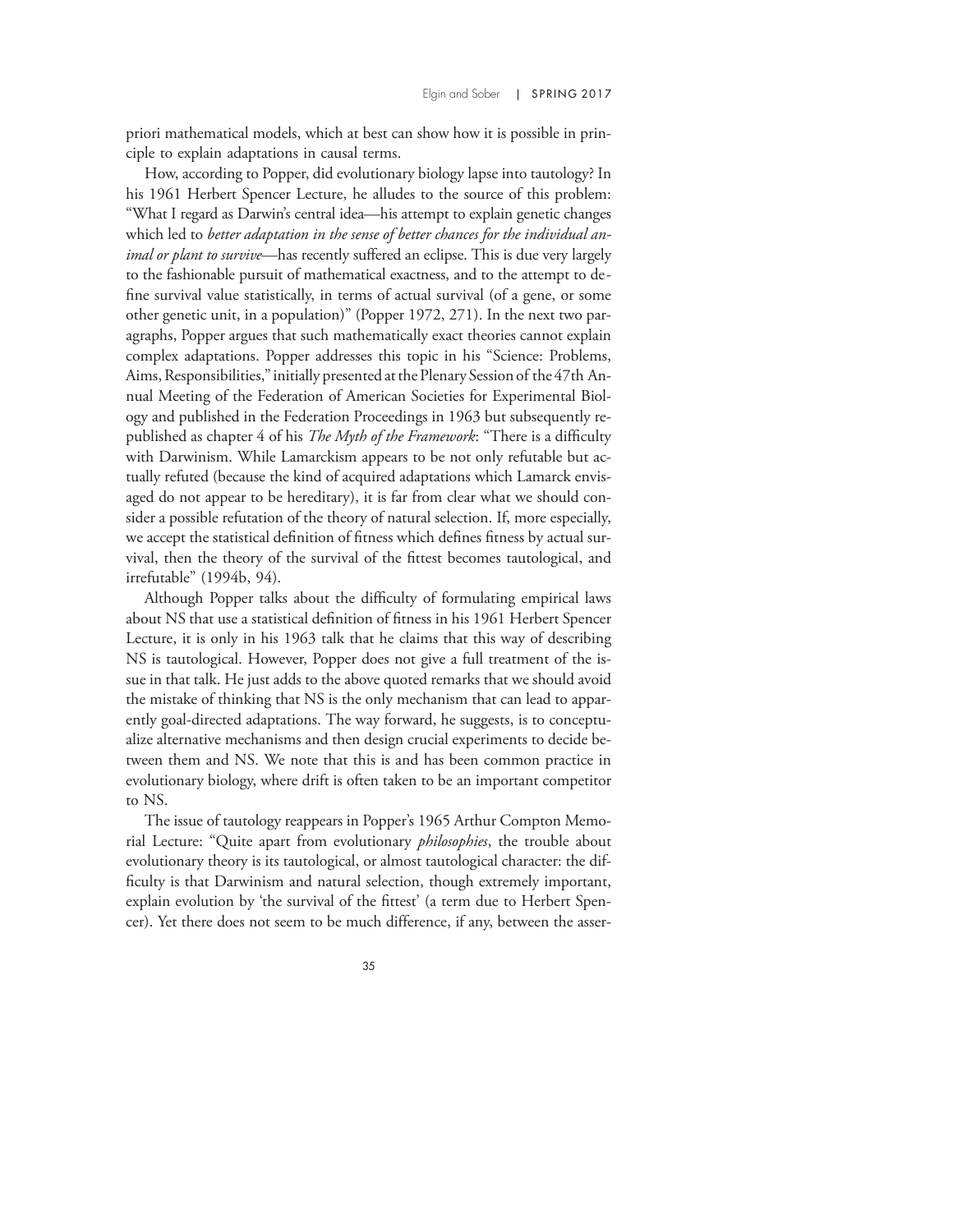tion 'those that survive are the fittest' and the tautology 'those that survive are those that survive'" (Popper 1972, 241–42). Popper raises the same issue in his 1969 Emory University Lectures:

Biologists (especially Fisher) felt compelled to *define* as "more fit" those which more often survive. Thus, what once looked like a promising explanatory theory becomes quite empty. The statement "Evolution tends to produce higher forms because only the fittest survive" may sound like an explanation. But if we substitute here for "the fittest" its defining phrase, we get: "Evolution tends to produce higher forms because those forms which more often survive more often survive." So our "because" phrase has degenerated into a tautology. But tautology cannot explain anything. All tautologies are equivalent to "All tables are tables" or "Those who live long are those who live long." (Popper 1994a, 54, emphasis added)<sup>5</sup>

The tautology issue comes up again in chapter 2 of Popper's Objective Knowledge, but this time he goes a little further in his treatment of the subject: "A central problem of evolutionary theory is the following: according to this theory, animals which are not well adapted to their changing environment perish; consequently those which survive (up to a certain moment) must be well adapted. This formula is little short of tautological, because 'for the moment well adapted' means much the same as 'has those qualities which made it survive so far.' In other words, a considerable part of Darwinism is not of the nature of an empirical theory, but it is a logical truism" (Popper 1972, 69).

After this paragraph, Popper attempts to separate, to our knowledge for the first time, the empirical and the a priori parts of the theory. He says that the empirical claims are these: the environmental conditions in which organisms live change slowly, organisms are sensitive to such changes, the only way organisms can survive such changes is by producing mutations some of which respond to these changes, and useful mutations sometimes occur. Popper then describes what he thinks the a priori part of this theory is: "If the process of adjustment has gone on long enough, then the speed, finesse, and complexity of the adjustment may strike us as miraculous. And yet, the method of trial and of the elimination of errors, which leads to all this, can be said not to be an empirical method but to belong to the logic of the situation. This, I think, explains (perhaps a little too briefly) the logical or *a priori* components in Darwinism" (1972, 70). Popper is here constructing a conditional statement whose

5. We see things differently; although all mathematical truths are mathematically equivalent, some help explain empirical phenomena while others do not (Sober 1984, 2011a).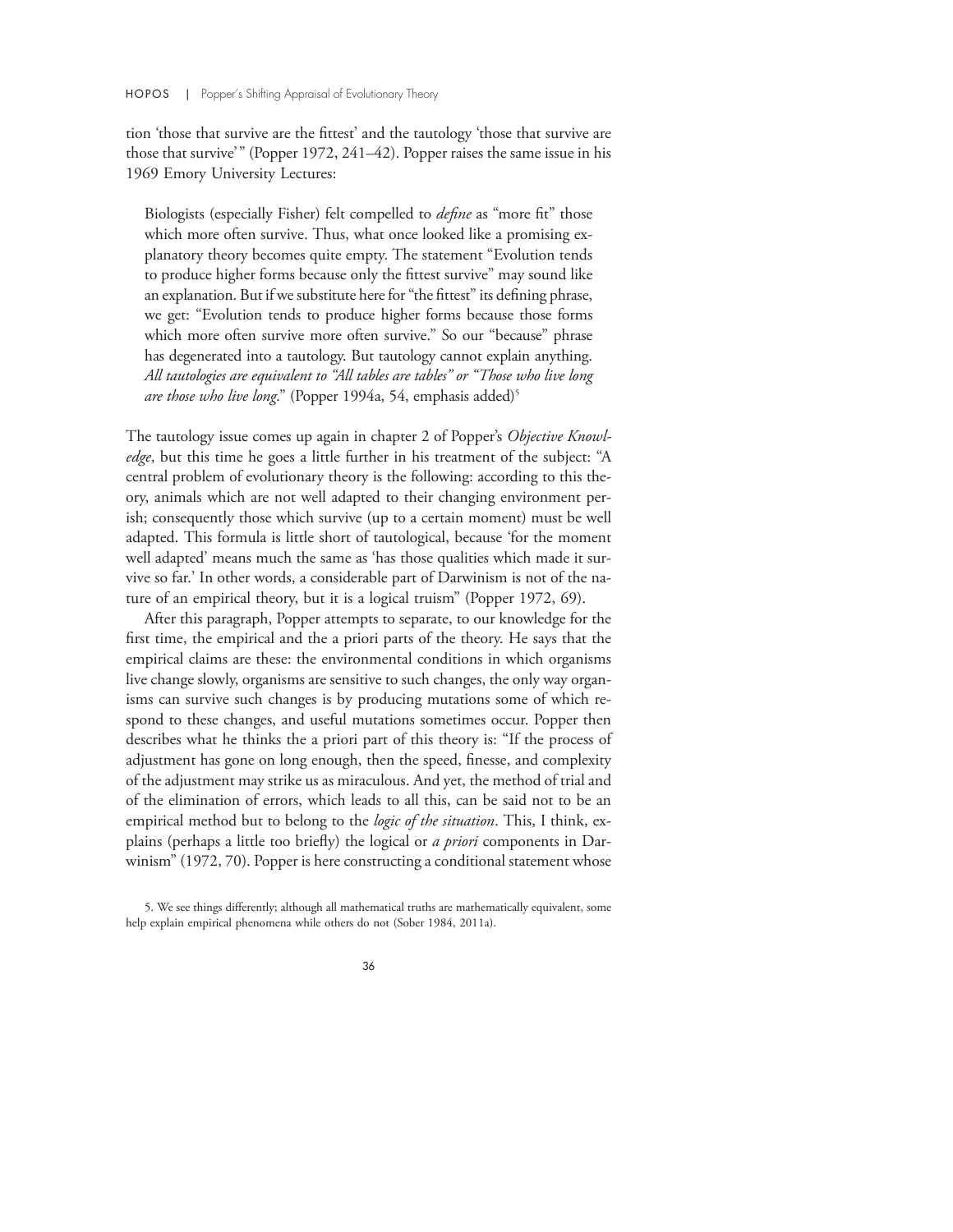antecedent describes properties of organisms and environment and whose consequent is about the emergence of novel adaptations. The conditional, he says, is a priori, although the antecedent and the consequent are both empirical. Logically speaking, Popper's conditional resembles "if someone is a bachelor, then he is unmarried." Popper does not take the discussion any further in this work.

Popper's first thorough treatment of the tautology issue and ET was in section 37 of his 1974 autobiography (entitled "Darwinism as a Metaphysical Research Program"), which appeared in the Schilpp volume on Popper. Here Popper announces that ET "is not a testable scientific theory, but a metaphysical research program—a possible framework for testable scientific theories." He clarifies what he means by a metaphysical research program in footnote 242: "The term 'metaphysical research programme' was in my lectures from about 1949 on, if not earlier; but it did not get into print until 1958, though clearly in evidence in the last chapter of the *Postscript* (in galley proofs since 1957). I made the Postscript available to my colleagues, and Professor Lakatos acknowledges that what he calls 'scientific research programmes' are in the tradition of what I described as 'metaphysical research programmes' ('metaphysical' because nonfalsifiable)" (Popper 1974, 175).

This remark requires clarification. Although Popper thought that ET is a "metaphysical research program," he did not think that Newton's theory or Einstein's theory falls in this category. Lakatos, in contrast, held that all three are "scientific research programs" because all three contain hard-core assumptions that are unfalsifiable because of the Duhem-Quine problem. For this reason, Lakatos proposed that such programs should be evaluated by their overall ability to solve theoretical and empirical problems. The latter part of what Lakatos says in fact coincides with what Popper says about metaphysical research programs. Popper decides whether a theory is metaphysical on the basis of whether its purported laws are empirical (Stamos 2007); he does not deny that genuine physical theories may also deploy metaphysical assumptions. It is in this connection that Popper sees a difference between ET on the one hand and Newton's and Einstein's theories on the other.

It is important to recognize that just because Popper labeled ET as metaphysical, we should not jump to the conclusion that he took ET to be a pseudoscience (Hull 1999). For Popper (1978, 344), "the doctrine of natural selection is a most successful metaphysical research programme." Psychoanalysis and astrology are not in that league; Popper thinks they are pseudosciences. Popper then explains Darwinism's success as a metaphysical research program in terms of "situational logic": "I think that there is more to say for Darwinism than that it is just one metaphysical research programme among others. In-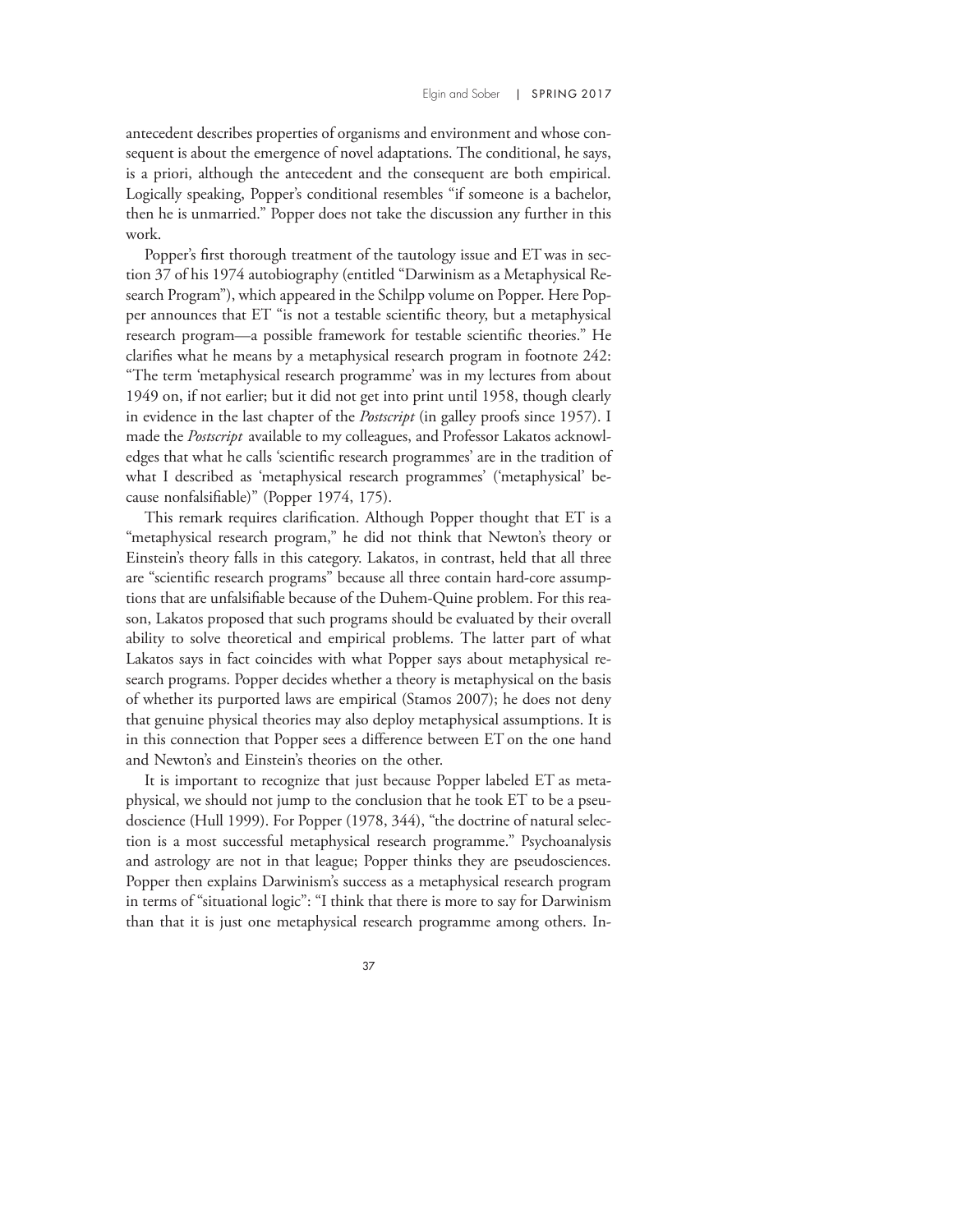deed, its close resemblance to situational logic may account for its great success, in spite of the almost tautological character inherent in the Darwinian formulation of it, and for the fact that so far no serious competitor has come forward" (1974, 135). The a priori character of ET's main principle does not lead Popper to dismiss the theory; rather, he tries to provide a philosophical explanation of how ET could be scientifically successful.

Popper then clearly states that by Darwinian theory or Darwinism he is referring to the modern synthesis theory of evolution. He says that this theory involves two main theses:

- (1) The great variety of the forms of life on earth originate from very few forms, perhaps even from a single organism: there is an evolutionary tree, an evolutionary history.
- (2) There is an evolutionary theory which explains this. It consists in the main of the following hypotheses. (Popper 1974, 135)

Popper then lists four hypotheses that flesh out this second component. The first says that heredity is faithful. The second says that small variations arise in populations caused by accidental mutations. The third says that NS is a mechanism that eliminates unfit variants. The fourth says that the variability (what Popper calls the 'scope of variation') found in a population is subject to NS. This last hypothesis basically says that the hereditary mechanisms that give rise both to mutations and to mostly faithful reproduction are themselves the products of NS. It is in this sense that NS is said to determine the scope of variation.

It should be clear that the two main theses of ET are not tautologies, and neither are the first, second, and fourth hypotheses that Popper mentions. Popper thought that unrestricted existential claims are not falsifiable and therefore not empirically testable; however, he also thought that existential statements are falsifiable if they are restricted to specific space-time regions (Popper 1963, 195–96).6 This is how common ancestry and the three hypotheses should be understood—they each pertain to life on planet Earth.<sup>7</sup> It follows that there are important parts of ET that are empirically testable. The only element that is a candidate for being a tautology is the third hypothesis. If this analysis of what Popper says is correct, then the only reason Popper has for thinking that ET is not a testable scientific theory is that the third hypothesis is a tautology.

<sup>7.</sup> The idea that common ancestry is a historical hypothesis, not a general law, is already in The Poverty of Historicism; see Popper (1957, 106-7).



<sup>6.</sup> Others do not require much in the way of background theories; "there are five apples in the basket now" can be refuted just by counting them apples.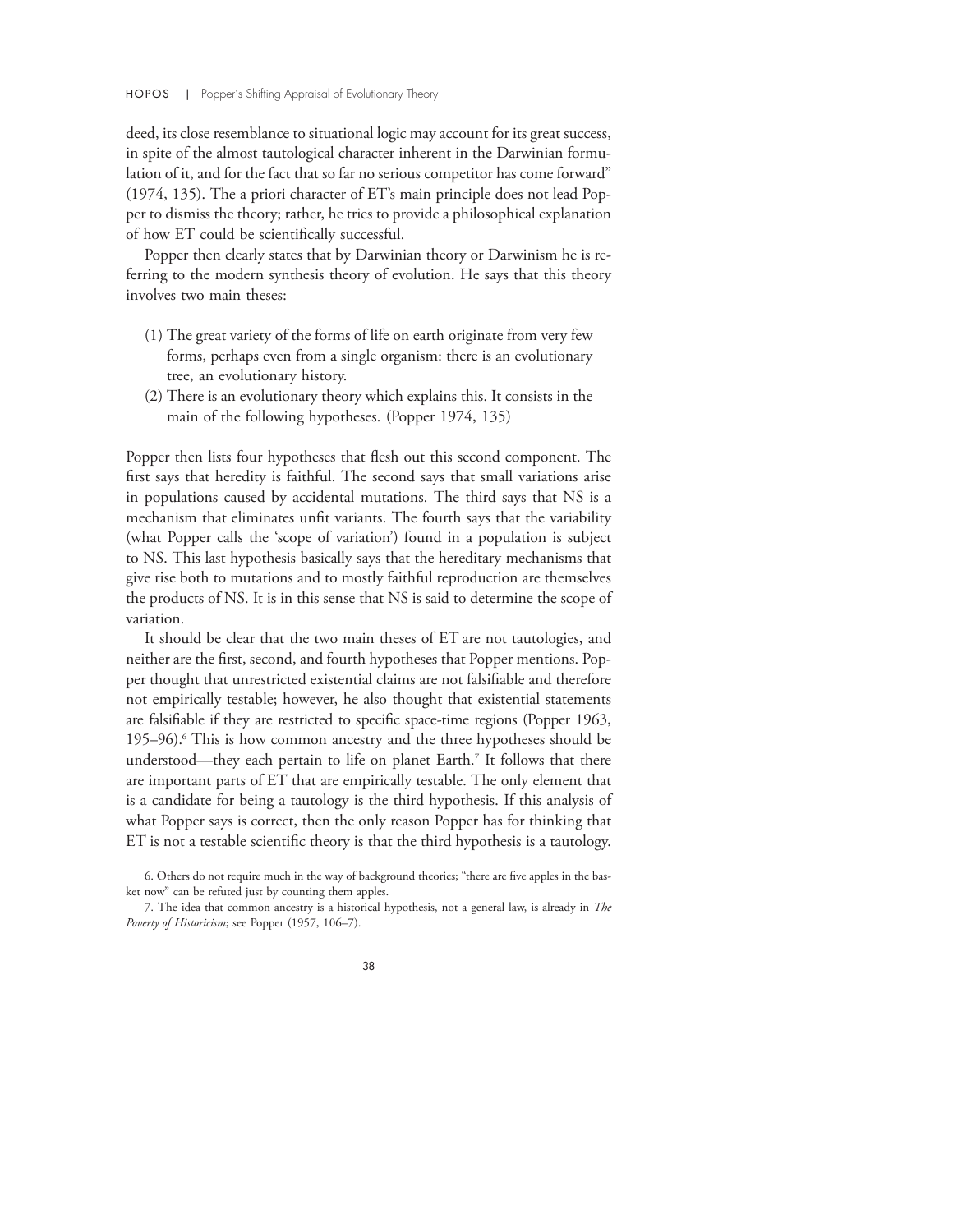The problem, he thinks, is engendered by the definition of fitness that biologists use: "Adaptation or fitness is defined by modern evolutionists as survival value, and can be measured by actual success in survival: there is hardly any possibility of testing a theory as feeble as this" (Popper 1974, 137).

Although Popper speaks of the "synthetic theory of evolution," he evidently is not thinking of all the propositions in that "theory" when he says that the theory is feeble or tautologous. We suggest that when he here considers what "evolutionary theory" is, he is looking for laws, so all the singular empirical statements in the "theory" are set to one side. What remains, he says, is a lonely tautology. We emphasize that the fact that PNS is a tautology does not show that there are no laws in ET. Otherwise, Newton's theory would fall by the wayside if " $F = ma$ " turned out to be a definition of force. Popper thinks that PNS is the main principle of ET and the only candidate law that ET offers. For Popper, PNS is the common thread of ET that connects all the other evolutionary claims he lists; if it fails to be empirical, what we are left with is a bunch of unconnected claims.

As already noted, Popper thinks that the way to understand how ET can be successful despite its lacking empirical laws is by understanding its deployment of situational logic. To get a grip on what Popper has in mind here, consider the following remark: "Models, as here understood, may be called '*theories*,' or be said to incorporate theories, since they are attempts to solve problems problems of explanation. But the opposite is far from true. Not all theories are models. Models represent typical initial conditions rather than universal laws. And they therefore need to be supplemented by 'animating' universal laws of interaction—by theories which are not models in the sense here indicated"(Popper 1994b, 165).<sup>8</sup> Popper thinks that in the natural sciences there are two kinds of explananda—token events and types of events. Token events are explained or predicted by the conjunction of universal laws and initial conditions. However, types of events are explained by constructing models that"represent typical initial conditions," which are always idealizations (164). Popper's example of a token event is the occurrence of a particular lunar eclipse, and his example of a type of event is the periodic recurrence of lunar eclipses. The idea is that if you want to either explain or predict a single occurrence of a lunar eclipse, you just write down some laws and relevant initial conditions and then show that the event in question follows from them. However, in explaining why lunar eclipses have a periodic cycle, you need to build a model representing typical initial conditions and show that under these typical initial conditions lunar eclipses periodically recur. In the sec-

8. This quotation is from The Myth of the Framework. The chapter is based on a talk Popper gave in 1963.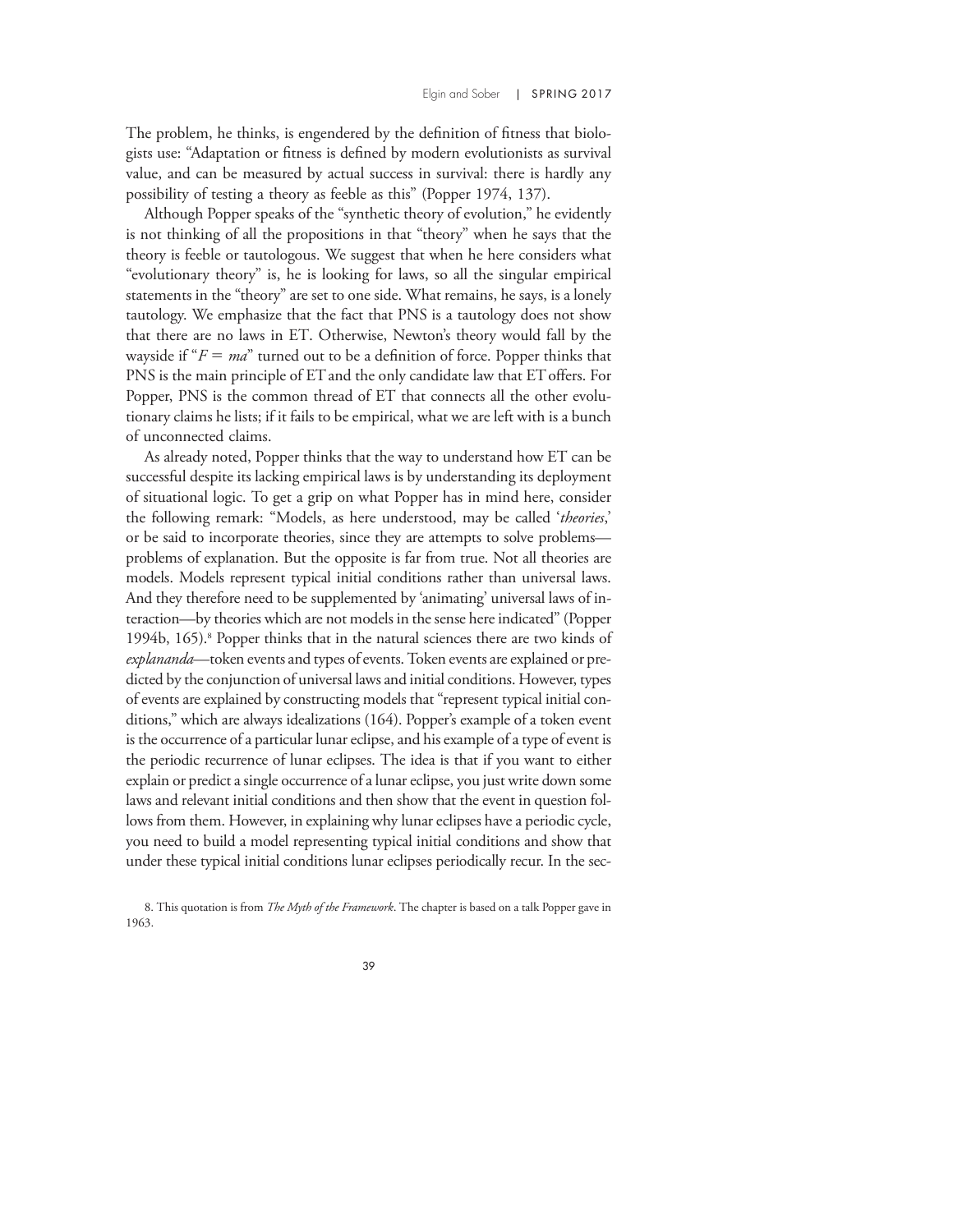ond case, laws enter into explanations only indirectly in the sense that the models are built or constructed in accordance with those laws.

Although Popper says in the passage previously quoted that a model-based explanation must always have universal laws in the background, he says a page later that model-based explanations can go forward in the social sciences even though they are not backed up by universal laws: "I wish to propose the thesis that what I have said about the significance of models in the natural sciences also holds for models in the social sciences. In fact, models are even more important here because the Newtonian method of explaining and predicting singular events by universal laws and initial conditions is hardly ever applicable in the theoretical social sciences. They operate almost always by the method of constructing *typical* situations or conditions—that is, by the method of constructing models" (1994b, 166). Constructing a model in the social sciences proceeds by describing a typical situation, the problem in that situation, the parts of the typical situation that are relevant to the problem at hand, and the aims of an agent. Popper thinks that these models do not require the specification of any psychological laws. All you need to assume, according to Popper, is a so-called rationality principle. This principle says that agents act in accordance with the requirements of the situation for achieving their aims.

Although Popper seems to think that the only candidate for a law in the social sciences that resembles Newtonian laws is the rationality principle, he says that this principle is not a law; he thinks it is almost empty. This is because he holds that the rationality principle is just an assumption about how a typical agent would behave in a given typical situation, and in this sense it does not necessitate an outcome in the way that Newton's laws together with initial conditions have entailments about Uranus's orbit.

Right after he asserts that there are no testable laws in ET, Popper (1974, 135) says that Darwinism is an application of situational logic. His point is this: First you describe a population of objects that is somewhat stable, but not exactly, and that contains small variations where some of those variations help their possessors to better cope with the conditions in which they find themselves. Then you "add to this the assumption of the existence of a special framework—a set of perhaps rare and highly individual conditions—in which there can be life, or more especially, self-reproducing but nevertheless variable bodies. Then a situation is given in which the idea of trial and error-elimination, or of Darwinism, becomes not merely applicable, but almost logically necessary" (134). Here again, Popper is formulating a conditional in which the assumptions of the model are the antecedent and statements about resulting adaptations are the consequent; the whole conditional is a priori. In accordance with this general framework, you can construct specific models for a specific situa-

 $AC$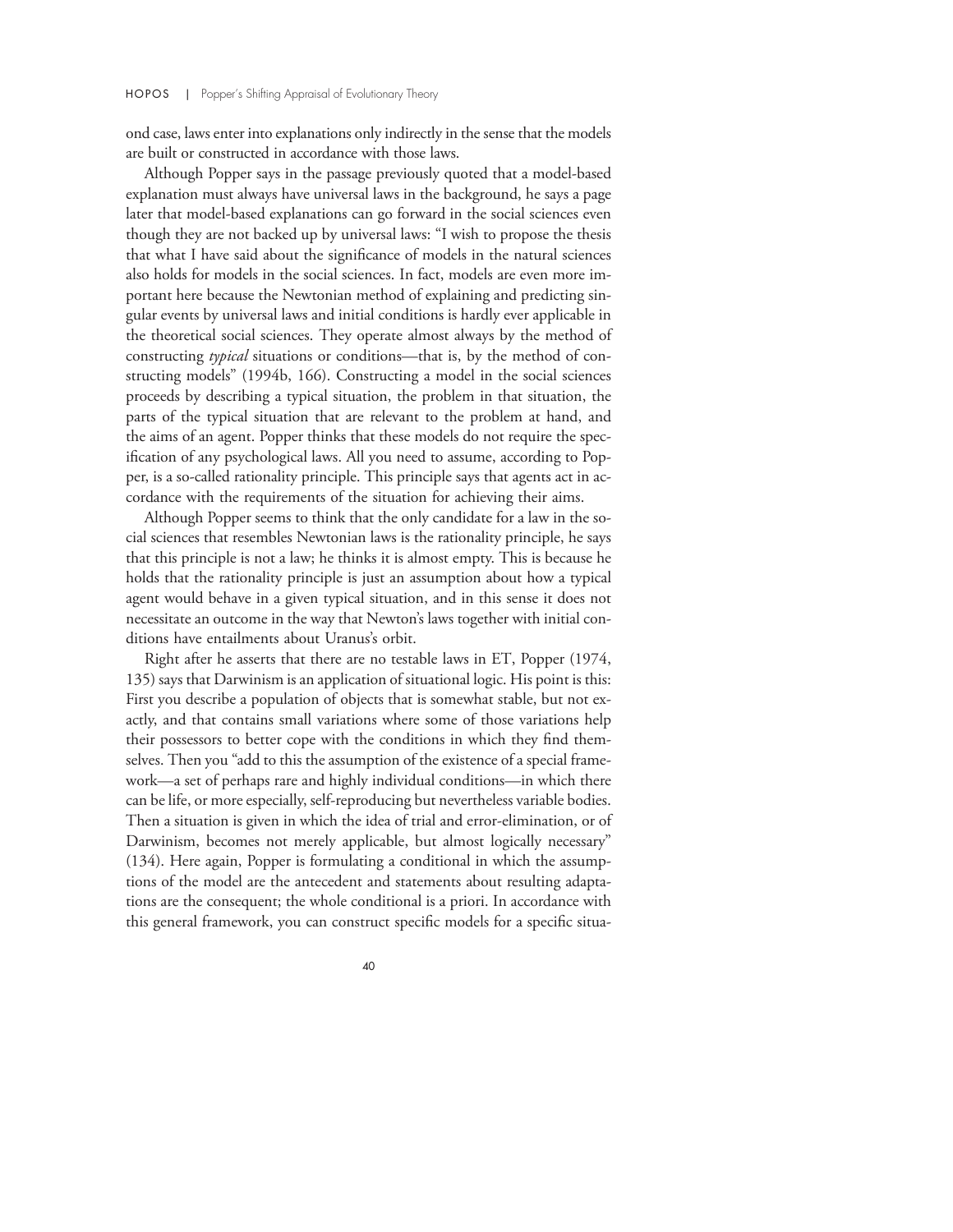tion; the specific case is an instance of a general type of event. The models, then, are testable but not the framework itself. All you can say about this framework is how often it is realized in nature.<sup>9</sup> In contrast, Newtonian theory as a whole is empirically testable and so are its applications in specific models.

For Popper, what holds things together in a model in the social sciences is the so-called rationality principle, while in ET what holds things together is PNS. However, in the case of the social sciences, the rationality principle is obviously false if you interpret it as an empirical claim; therefore, this principle is better interpreted as a regulative principle in the construction of models.<sup>10</sup> In the case of ET, the situation is different, in that the PNS "law" is true a priori. Even so, there is something that ET and the social sciences have in common; for Popper, the point of building models in both is not to test these general "laws" but to test singular models constructed in accordance with those "laws."

Popper's demand that a genuine scientific theory must include empirical laws shaped his view of what a scientific explanation is. For him, a causal explanation of a token event must cite at least one empirical law: "To give a causal explanation of an event means to deduce a statement which describes it, using as premises of the deduction one or more universal laws, together with certain singular statements, the initial conditions" (Popper 1959a, 38). Popper was therefore driven to conclude, not just that ET contains no empirical laws but that it cannot provide causal explanations of the adaptive features that organisms actually possess.

It is interesting that Popper thinks that a model-based explanation is about the "typical situations" that a kind of system occupies. Does this mean that the system usually obeys the model's postulates? If so, Popper's usage of "model" is at variance with what scientists and philosophers now often mean by that term. They have in mind the idea that models contain idealizations that render them false. Far being true of what a system is like in the kinds of situations it usually occupies, the model is true only in situations that the system never occupies.

## 3. A Change of Heart or the Old View in Disguise?

We now return to Popper's famous talk delivered in 1977 at Darwin College, Cambridge, which was published in *Dialectica* in 1978. Although Popper says

<sup>9.</sup> Brandon (1990) endorses this position.

<sup>10.</sup> Popper (1994b, 169) says that the rationality principle is a consequence of a methodological rule: "The adoption of the rationality principle can therefore be regarded as a by-product of a methodological postulate. It does not play the role of an empirical postulate." PNS in ET, however, cannot be interpreted as a methodological or regulative rule since it is an a priori truth. Yet, according to Popper, their functions in the construction of models are the same.

<sup>41</sup>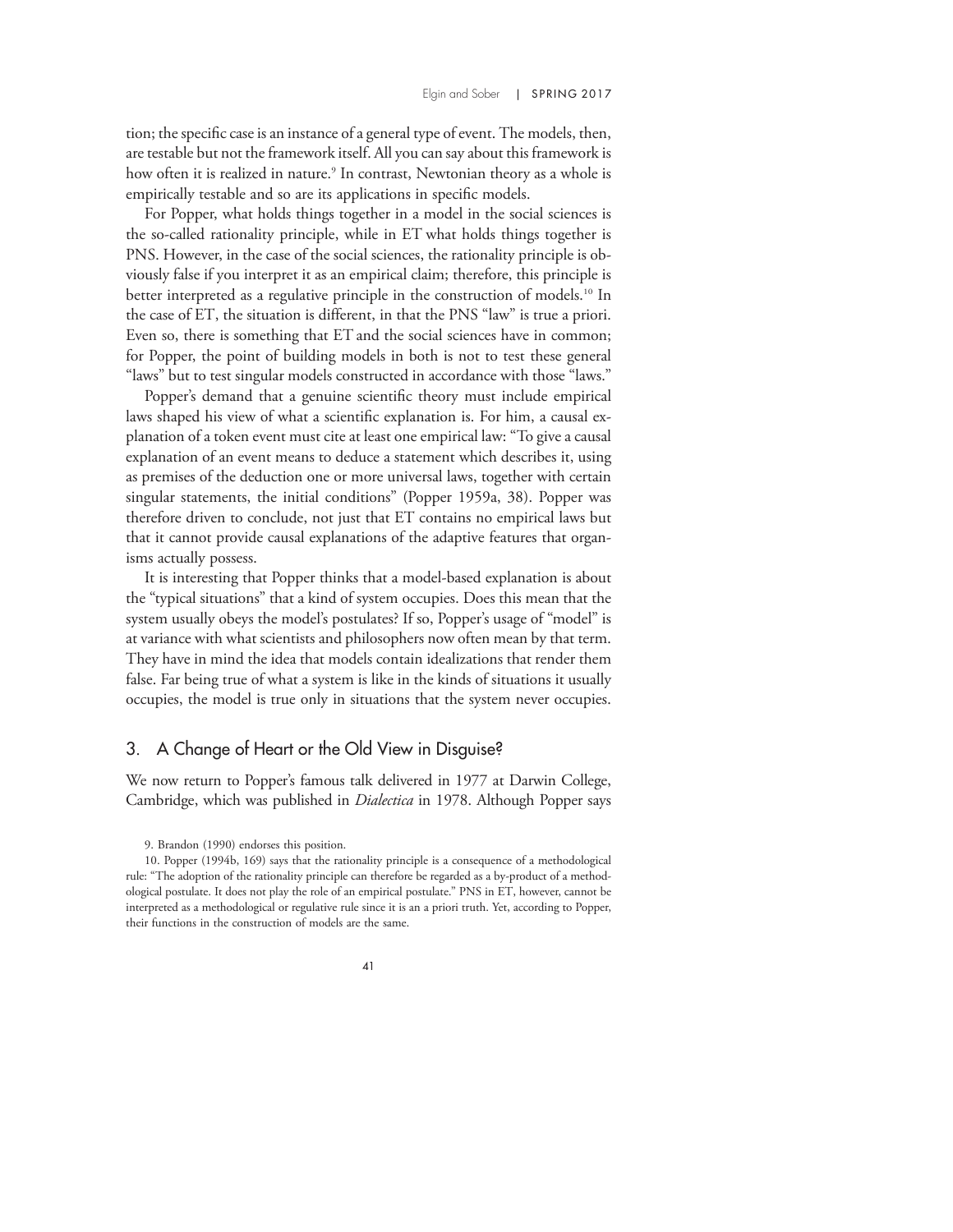that he has changed his mind about the absence of testable laws in ET, we will argue that Popper in fact did not change his mind at all (see also Hull 1999, 485). He begins by describing an evolutionary claim that is empirical:"In its most daring and sweeping form, the theory of natural selection would assert that all organisms, and especially all those highly complex organs whose existence might be interpreted as evidence of design and, in addition, all forms of animal behaviour, have evolved as the result of natural selection. ... If formulated in this sweeping way, the theory is not only refutable but actually refuted" (Popper 1978, 345). Popper mentions two reasons for thinking that this PNSR formulation is falsifiable—sexual selection and drift. To discuss sexual selection, Popper uses Darwin's example of the peacock's tail. Peacocks evolved gaudy tails because peahens preferred to mate with gaudy males. Popper sees this as a counterexample to PNSR because he accepts Darwin's assumption that sexual selection is not a species of NS. Many biologists would now disagree. They would say that when males evolve gaudy tails in response to the mating preferences of females, this is just like polar bears evolving thicker fur in response to the weather's getting colder. Sexual selection is a special kind of NS wherein the selective environment experienced by one sex is created by properties of the other. As for Popper's idea that drift is a counterexample to PNSR, he does not mention any actual examples of drift; rather, he notes that an organ may look adaptive and that this may lead us to mistakenly conclude that it was produced by NS. He says this can be a mistake because it is possible for an organ to be a product of drift and become adaptive only later. However, the mere possibility of this scenario is not enough to show that PNSR is false; one needs an actual case. Given the assumption that there are such cases, Popper can conclude that some organs and behaviors have evolved without NS's being the cause.

Popper's point about PNSR is fair enough; it is falsifiable. However, that does not show that PNS is empirical or that ET contains an empirical law. Popper has not changed his mind at all; he has merely changed the subject, from PNS to PNSR. This is also evident from another remark in the 1977 Darwin lecture: "The fact that the theory of natural selection is difficult to test has led some people, anti-Darwinists and even some great Darwinists, to claim that it is a tautology. ... I mention this because I too belong among the culprits. ... My solution was that the doctrine of natural selection is a most successful metaphysical research programme. ... I still believe that natural selection works in this way as a research programme. Nevertheless I have changed my mind about the testability and the logical status of the theory of natural selection" (Popper 1978, 344–45). When Popper says that "the theory of natural selection" is testable, he presumably has PNSR in mind. He grants that this principle is not true. If laws must be true, then PNSR is not a law. But is it law-like? That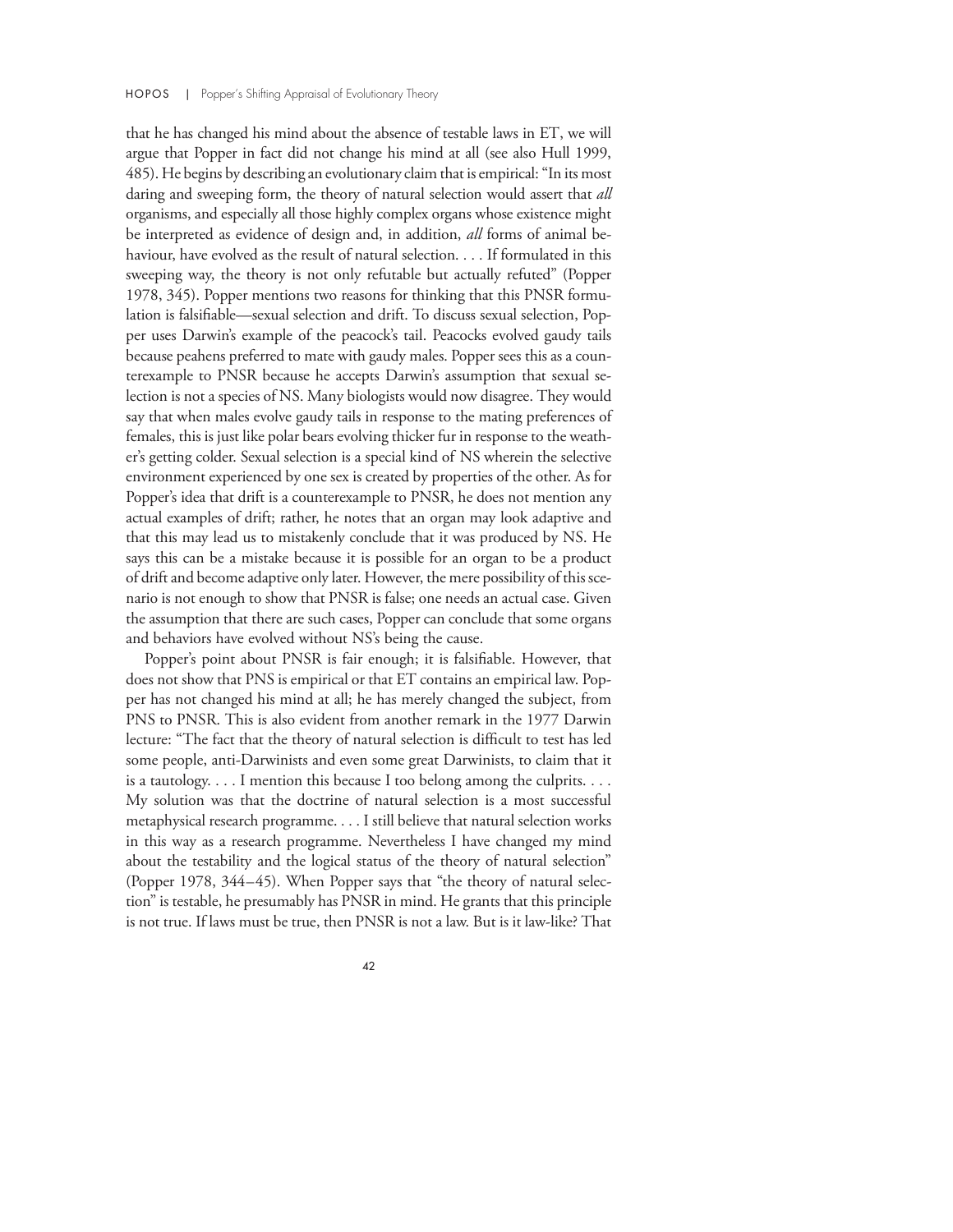is, if it were true, would it be a law? Maybe not; perhaps PNSR resembles the claim that all cancers are caused by cigarette smoke. If this statement were true, would it be a law? We think not. It could be an accidental generalization. It violates no law of nature to suppose that some cancers have other causes. As noted, Popper thinks there actually are other causes of trait evolution apart from NS. But what is actual is also nomologically possible. This suggests that even if PNSR were true, it would not be a law.

Although Popper (1974) is grappling with a genuine philosophical puzzle concerning the conceptual structure of ET, Popper (1978) achieves something that is rather trivial; he simply constructs a statement about NS that is testable and (let us grant) false. Similar constructions can be carried out in phrenology and psychoanalysis, but Popper would never dream of viewing those constructions as vindicating those two pseudosciences. Popper steadfastly maintained that a scientific theory must contain one or more empirical laws; his picture of ET, both in 1974 and in 1978, is that the theory lacks this crucial element. The thought occurs to us that Popper may have seen that point quite clearly.

## 4. Evaluating Previous Interpretations of Popper's Views about Laws in ET

Hull (1999), citing Popper (1978), says that Popper was misled by Fisher, Haldane, Simpson, and other evolutionary biologists. Hull claims that the definition of fitness as actual survival is an idealization introduced to make the mathematics work well; for this reason, it should not be considered an essential part of ET. Hull further submits that biologists are aware that such idealizations are needed for the theory to be operationalized. We do not think that this reply to Popper is successful. For one thing, the mathematics of ET does not require that one equate an organism's fitness with its actual degree of reproductive success. This is something that the propensity interpretation of fitness (Brandon 1978; Mills and Beatty 1979) made clear. Second, "operationalizing" a theory that contains probabilistic parameters requires estimates of those parameters' values; it does not require that one define probability to mean actual frequency. And third, even if we reject the statistical definition of fitness, the question remains of what should replace it. Defenders of the propensity interpretation of fitness have suggested the following replacement:

(PNSP) If traits  $T_1$  and  $T_2$  are found in a population,  $T_1$  is fitter than  $T_2$ , the two traits are heritable, and no other evolutionary causes impinge on the population, then  $T_1$  will probably increase in frequency.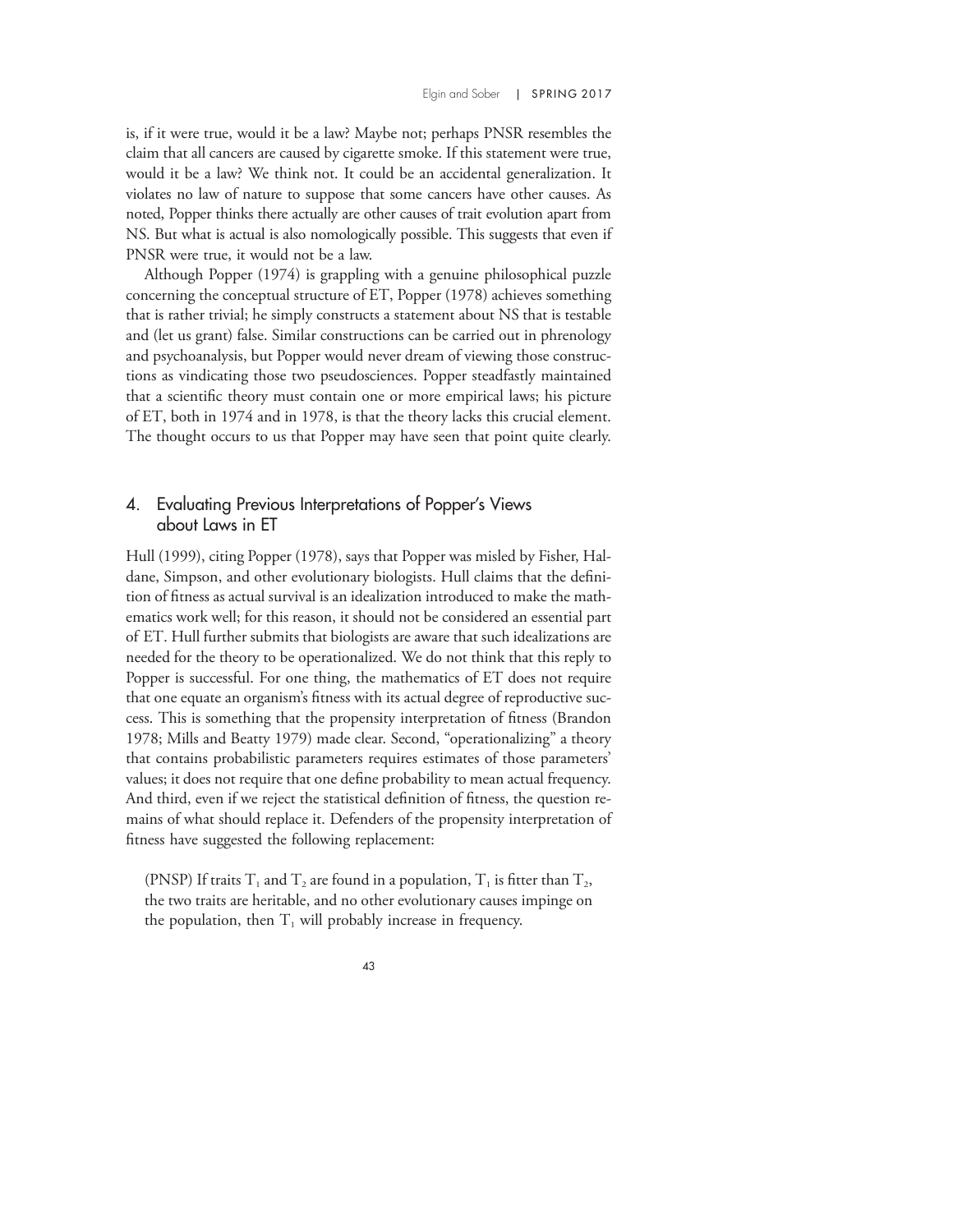PNSP is just like PNS, except that "probably" has been inserted. Popper's problem remains, since PNSP appears to be a priori, given the definition of fitness as a probabilistic propensity.<sup>11</sup>

Nanay (2011) claims that Popper changed his account of the scientific process of conjectures and refutations after the 1960s under the influence of Lakatos, Zahar, and Worrall and that he came to think that new scientific conjectures are not generated at random; rather, they are influenced by scientists' beliefs concerning which earlier conjectures have been refuted and which have been left standing. According to Nanay, since Popper thought that there was a strong analogy between ET and his theory of the growth of knowledge, applying his new views to ET led Popper to offer an alternative theory of evolution. Ruse (1977) also claims that Popper was misled by his attempt to understand ET from the perspective of his theory of the growth of knowledge, since there are important differences between the two. We claim that there is a deeper philosophical reason behind Popper's proposing an alternative theory of evolution: he believed that ET provides in-principle explanations for typical events but can never provide actual explanations for particular phenomena, and he thought this because he believed that the main principle of ET is a priori.

Stamos (1996) argues that it is a consequence of Popper's philosophy that ET is not a genuine empirical science. Central to Stamos's argument is the idea that Popper held that a genuine scientific theory must postulate universal laws and that they and only they are falsifiable and empirical in the strict sense; see also Stamos (2007). Starting with Popper's discussion of whether there are laws of evolution in *The Poverty of Historicism*, Stamos claims that it is a consequence of Popper's position that the hypothesis of common ancestry is not a genuinely scientific claim. However, as we explained in section 1, Popper does not make any claim about the scientific status of ET in The Poverty of Historicism (Ruse 1977; Hull 1999). Popper rightly denies that the Darwinian hypothesis of common ancestry is a law, since that hypothesis is about the living things on Earth; it is a singular statement about that token biota. Popper does not deny that such spatiotemporally restricted existence claims are falsifiable (Hull 1999).

In his later treatments of ET, Popper clearly states that there are testable empirical parts of ET. And even Popper (1959a) is clear that only whole theoretical systems are falsifiable, not the parts thereof.12 Therefore, we object to

<sup>12.</sup> This holistic stance on testability encounters the well-known "tacking problem." If U is untestable and T is testable, then U&T will often be testable.



<sup>11.</sup> Given that Popper (1959b) proposed a propensity interpretation of probability, it is curious that he never saw that there could be a propensity interpretation of fitness.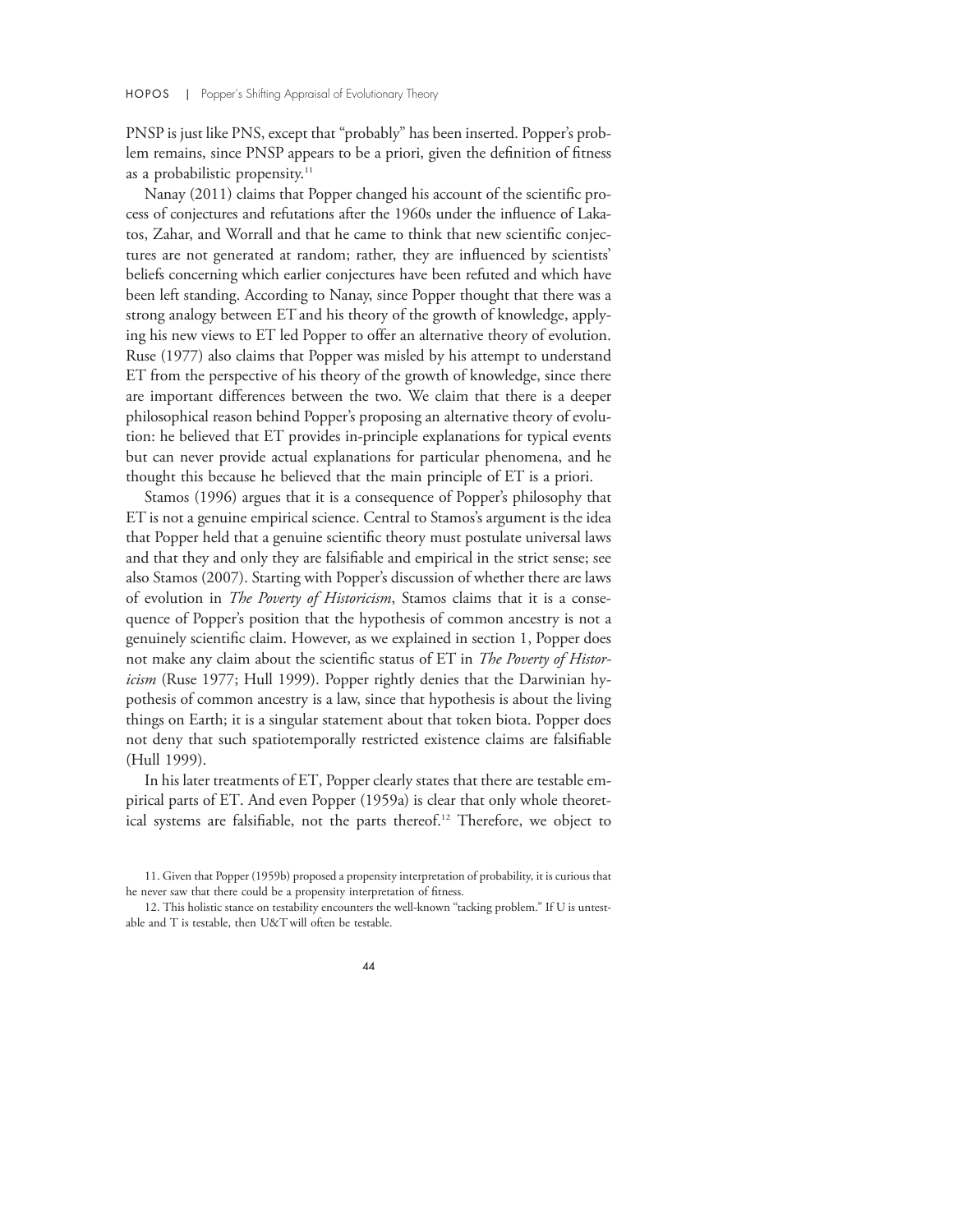Stamos's (1996) claim that Popper thinks ET is not a genuine scientific theory because it contains untestable existential statements. Popper's problem with ET is that PNS is a priori. As Hull (1999) pointed out, this sort of misunderstanding of Popper's views stems from the false dichotomy in which the only alternatives for Popper are genuine science and pseudoscience. Popper thought that some theories in the social sciences and in psychology are pseudoscientific; however, he did not think that all sciences that fail to postulate universal laws of nature are thereby pseudoscientific.

In Popper's view, there are three categories into which you can place a theoretical system: sciences that generate empirical knowledge and understanding through the postulation of universal laws of nature, sciences that do not postulate such laws but nonetheless generate knowledge and understanding through the proposal of methodological rules and the construction of models, and pseudosciences that do not generate empirical knowledge and understanding at all. Popper is placing ET in the second category, not in the third. His position coincides with the positions taken by several other subsequent philosophers who claim that evolutionary biology or biology in general lacks universal empirical laws of nature in the strict sense; this position is defended in different ways by Smart (1963), Rosenberg (1994), and Beatty (1995).<sup>13</sup> For criticisms of Rosenberg's and Beatty's arguments, see Sober (1997).

With respect to the issue of tautology, Stamos cites Gould as an authority and claims that Popper failed to see that fitness does not need to be defined in terms of actual survival. Consequently, when Popper thought that NS is a tautology, he was being misled by biologists who failed to understand how fitness should be defined. Our reply, noted before, is that defining fitness as a probabilistic propensity gives rise to tautologies of its own. In addition, it is well understood today that Fisher's fundamental theorem of NS really is an a priori mathematical truth (Price 1972; Ewens 1989; Lessard 1997). Thus, Popper did not make a mistake in thinking that there is a tautology problem that needs to be addressed. His question was how a science like this can be valuable despite the fact that it does not postulate universal empirical laws. This in itself is an interesting philosophical problem regardless of the issue of what the best understanding of fitness is.

Ruse (1977) argues that what Popper said in *The Poverty of Historicism* agrees with the received view of evolution, rather than being a criticism of it. Ruse thinks that Popper's mistake lies elsewhere, especially in his Intellectual Autobiography, where Popper claims that Darwinism is not a testable scientific

13. Mitchell (1997, 2000) and Woodward (2000) argue that biology can do without strict universal laws. This, of course, involves no commitment as to whether there are such laws.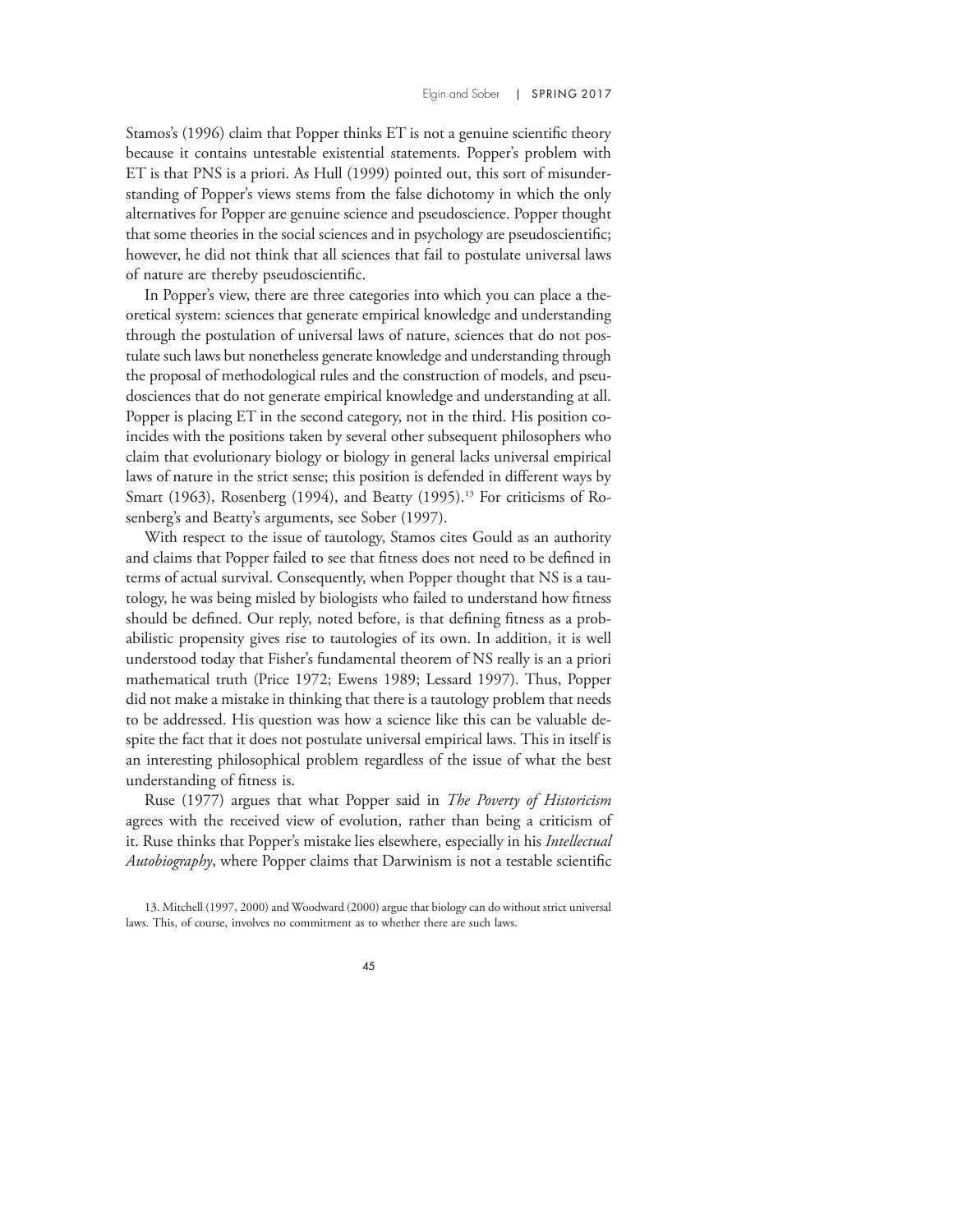theory. After citing Popper's claim that Darwinism does not predict the variety of life forms, Ruse explains in detail under what sort of initial conditions ET would issue in this type of prediction. Ruse lists the following conditions: there is a mainland with large populations and there are isolated areas with varying conditions, populations vary genetically and phenotypically, and organisms in the mainland sometimes get to those isolated areas. Ruse then writes: "Had one reason to believe that life on the planet was fairly old (e.g., through the fossil record or general complexity of structure), yet were one to find that absolutely no speciation at all had occurred, then I suggest that, *contra* Popper, modern evolutionists would be worried. Their theory, parts of it at least, would have been falsified. The claims that they make about speciation would seem not to hold" (1977, 645, emphasis ours).

The first question to ask about Ruse's argument is whether "speciation has never occurred" is an observation. If it is not, the fact that it is incompatible with ET does not show that ET is falsifiable. But which part of ET conflicts with "speciation has never occurred"? It conflicts with the hypothesis of common ancestry, but that hypothesis is not law-like, as it describes the history of life on Earth. Popper grants that there are empirical elements in evolutionary biology. What he denies is that there are empirical laws. Similar comments apply to Hodge's (1987, 233) point that Popper grants that spatiotemporally restricted statements are both falsifiable and verifiable, and so are scientific. Hodge correctly notes that such statements are to be found in evolutionary biology. However, this point does not touch Popper's contention that ET lacks universal empirical laws.

Evolutionary biologist John Maynard Smith (1986, 5) says that"the theory of evolution is not falsifiable in the sense required by Popper." He says that the theory is a"logical deduction"and that Popper is demanding something more—that "a scientific theory must say something about the world, and not merely about logical necessity." Maynard Smith goes on to say that "Darwinism as a testable scientific theory can take various forms. I will give it first in the form in which Darwin himself proposed it, and then in a 'neo-Darwinist' form in which most biologists hold it today." Maynard Smith then says that the hypothesis of common ancestry is "clearly falsifiable ... as a single fossil rabbit in Cambrian rocks would be sufficient." This is a double mistake. The discovery that Maynard Smith describes would require an important reworking of when various taxa first appeared and how different taxa are genealogically related, but neither of these changes shows that the hypothesis of common ancestry is false. And even if it did, that does nothing to establish that there are falsifiable universal laws of evolution. Maynard Smith next turns to what he regards as the second component of Darwinian theory, that NS was the major, but not the only, cause of evolution.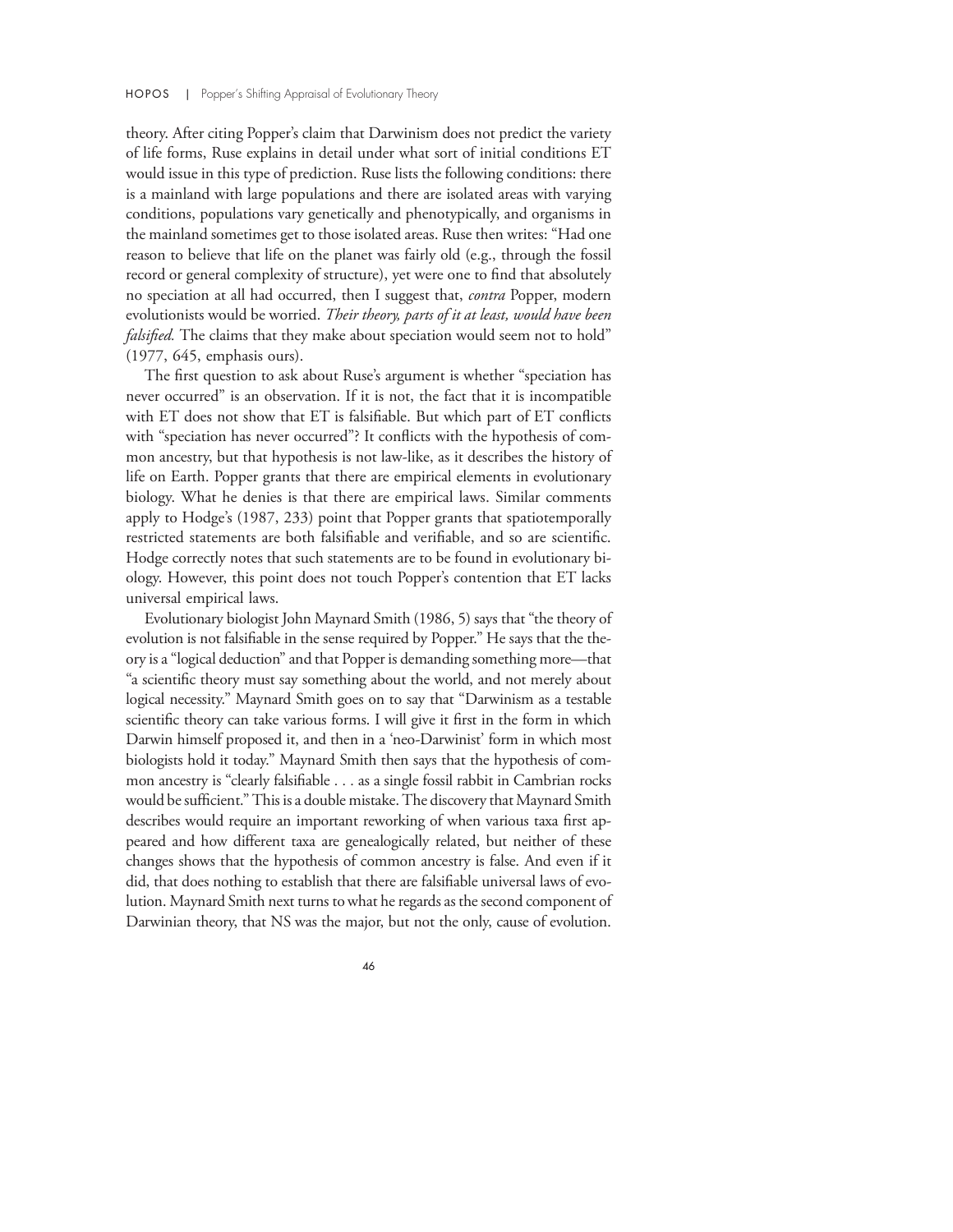He says "it would be falsified if one could show that organisms lack one of the three necessary properties of multiplication, variation, and heredity." Here again, what is falsified is not a law. When Maynard Smith then turns to the modern theory of evolution (6–7), he notes three innovations, but says that they are"changes of emphasis rather than substance." He does not say whether the modern theory satisfies Popper's requirements.

More than a decade later, the biologist Ernst Mayr reacted to Popper in a lecture Mayr delivered in Stockholm when Mayr received the Crafoord Prize from the Royal Swedish Academy of Science: "Despite the initial resistance by physicists and philosophers, the role of contingency and chance in natural processes is now almost universally acknowledged. Many biologists and philosophers deny the existence of universal laws in biology and suggest that all regularities be stated in probabilistic terms, as nearly all so-called biological laws have exceptions. Philosopher of science Karl Popper's famous test of falsification therefore cannot be applied in these cases" (Mayr 2000, 82). It is ironic that Mayr saw physicists and philosophers as devotees of determinism. By 1999, quantum mechanics had been around for a long time. It is a probabilistic theory, and many physicists and philosophers regarded it as making a strong case for indeterminism. However, Mayr is right that probability claims are unfalsifiable under Popper's (1959a) strict definition of that concept; if a coin lands heads in each of a thousand tosses, this does not falsify the claim that the coin's probability of heads on each toss is 1/2. Even so, Popper (190–97) supplemented his strict definition of falsifiability with something more liberal. This relaxed definition of falsifiability says that the hypothesis that the coin is fair is refuted by the thousand heads, since the hypothesis says that that outcome is "sufficiently" improbable. It should be noted, however, that Popper thinks that it is a matter of convention how improbable an outcome needs to be if it is to "falsify" a hypothesis. In any event, the deeper question raised by Popper (1974, 1978) lies elsewhere. The question is not whether laws can be probabilistic but whether they must be empirical. Quantum theory is empirical, but PNSP is not.<sup>14</sup>

## 5. Popperian Themes in Current Philosophy of Biology

In this section, we relate Popper's views on whether ET contains empirical laws to some more recent literature. Popper claims that ET cannot be interpreted as

14. Although we have said something about the reception of Popper (1974, 1978) among philosophers and scientists, there is another story to be told concerning the papers' reception among creationists. For some discussion of this, see Numbers (2006).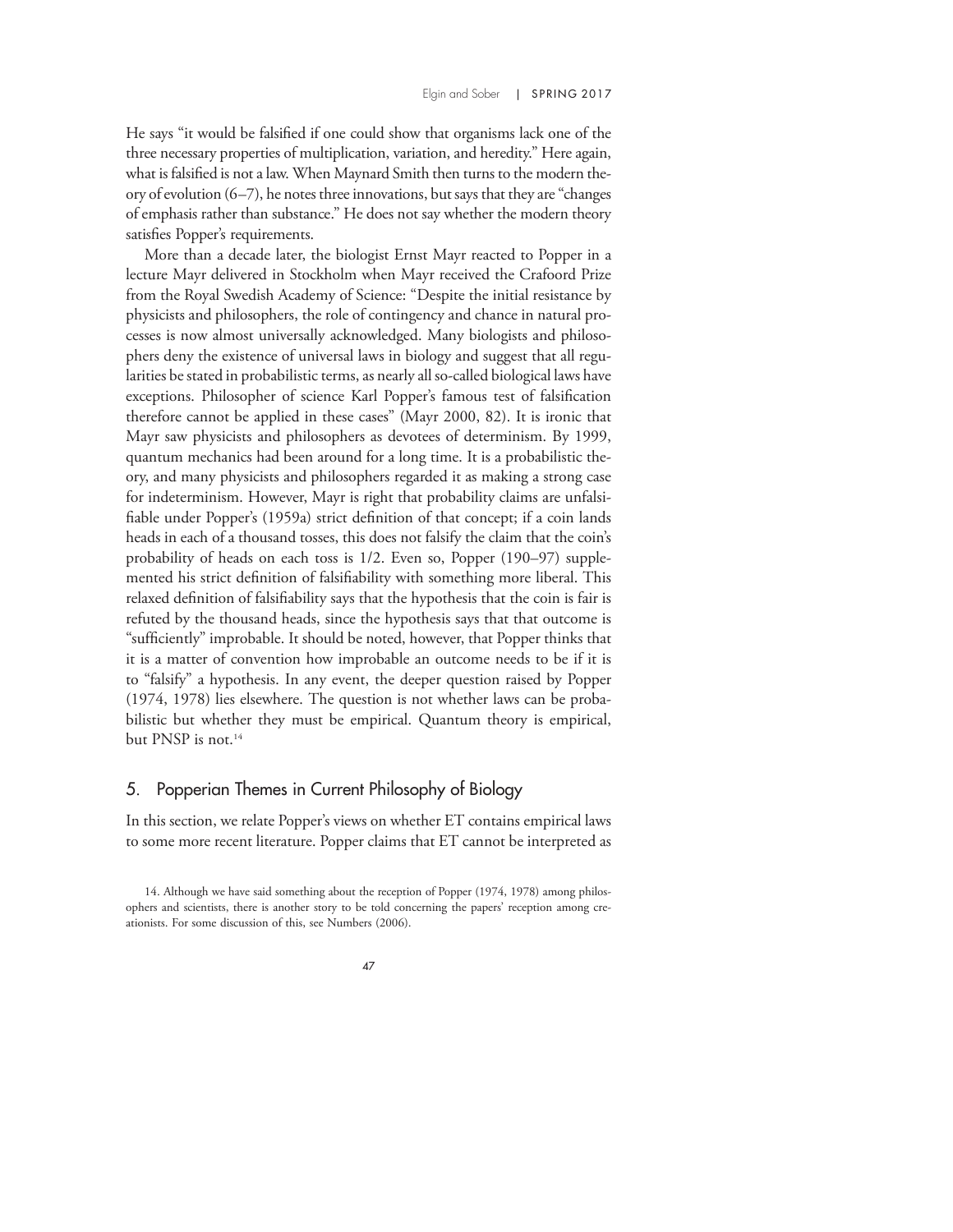a theory of forces, but we disagree. The different evolutionary causes that impinge on a population (e.g., selection, mutation, migration) are represented in the theory as vectors that combine to produce a resultant. Indeed, the Hardy-Weinberg law functions as a zero force law in population genetics, and, as such, it resembles the law of inertia in Newtonian physics. And PNS (or better, PNSP) functions like the law of gravitation in that it describes how a system will behave when a single force acts on it (Sober 1984).<sup>15</sup> Even if Popper had known about these analogies, we think he would have dismissed them on the grounds that these evolutionary principles are a priori statements rather than empirical laws. Our response (to be fleshed out more in what follows) is that laws need not be empirical. Matthen and Ariew (2002) agree with Popper that ET should not be interpreted as a theory of forces, although their reasons differ from Popper's.

As discussed earlier, Popper claims that ET can provide in-principle causal explanations but cannot provide actual causal explanations of single events. Although the distinction between how-possibly and how-actually explanations is now standard in philosophy of biology (Brandon 1990; Plutynski 2004, 2005; Lange and Rosenberg  $2011$ ,<sup>16</sup> it is a further step to claim that a priori models furnish only the former and that empirical laws are needed to furnish the latter. We think that a priori models can do both (Sober 2011a). We further suggest that a priori dynamical models deserve to be called laws, since they do the same explanatory and predictive work that empirical laws perform (Elgin 2003). And while empirical causal laws are hard to find in evolutionary biology, they obviously exist in physics. This marks an interesting difference between the two sciences.

The package of ideas just described has come in for criticism. Lange and Rosenberg (2011) criticize Sober (2011a) by arguing that explanations built by using a priori models of NS are not causal explanations. Our response is that Lange and Rosenberg's thesis about explanation is perfectly compatible with the claim that there are a priori causal models of NS, a claim that Lange and Rosenberg do not dispute. We also think that Lange and Rosenberg fail to provide a convincing criterion for when an explanation is causal (Elgin and Sober 2015). Díez and Lorenzano (2015) develop a different line of criticism; they do not contest the claim that there are a priori causal models in evolutionary biology but argue that the same is true in physics. Our reply is that Sober (2011a) already noted that a priori models can be constructed in any science that con-

15. See Hitchcock and Velasco (2014) for further discussion of whether the force idea applies to ET.

16. Ewens (2004) thinks that there is a difference between models in physics and models in evolutionary biology in that the former are more realistic and less idealized.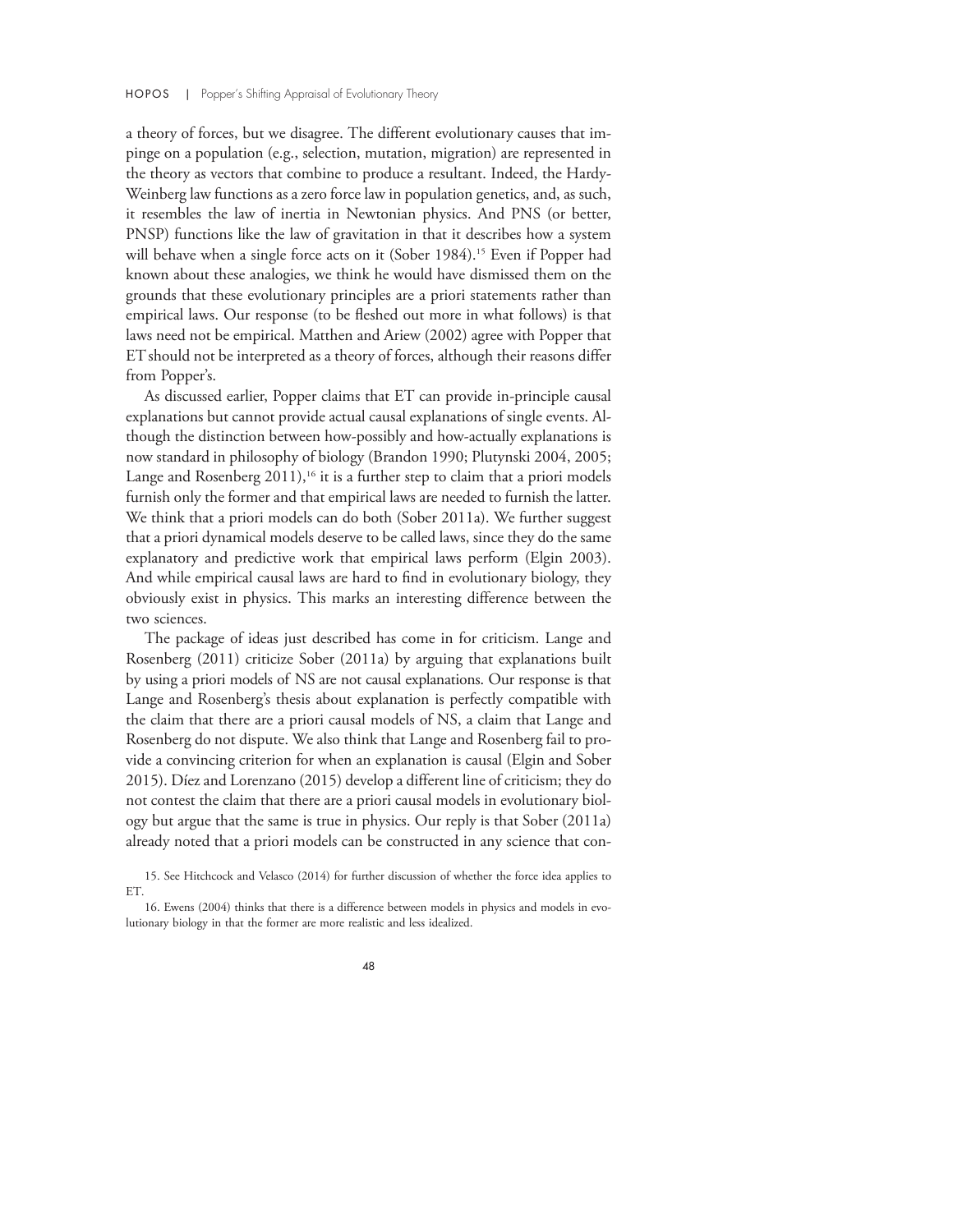tains empirical laws. The fact remains that there are few if any empirical laws in evolutionary biology but that such laws obviously exist in physics.<sup>17</sup>

Popper's idea of situational logic resembles two ideas that continue to be well received in philosophy of science. The first is Giere's (1979, 1999) approach to the structure of scientific theories. According to Giere, a theory (regardless of whether it is physical or biological or social) can be divided into two components. First, there is an a priori definition of a kind of theoretical system; for example, Newton's three laws of motion plus his law of gravitation define what it means to be a Newtonian system. The second component is empirical. It involves the claim that this or that token physical system is a Newtonian system. Notice that neither of Giere's components is both general and empirical. Popper's analysis of ET as a situational logic is similar. For Popper, ET provides a collection of statements that define a certain kind of object; let's call it a Darwinian system. We then apply this definition to an actual case by saying that it is an instance of a Darwinian system. Although the definition of a Darwinian system is not empirically testable, specific instances of models constructed by using this definition are. When some of these specific instances are refuted, we learn something about the world—namely, that the assumptions that define a Darwinian system are not satisfied in those cases. However, this does not show that the definition of a Darwinian system is wrong. For Giere, this pattern applies both to physics and to biology, but for Popper there is an important difference because in physics at least sometimes the background laws of a theory can be empirically refuted. Popper can grant that Giere's formulation applies to both sciences and still maintain that there is an important philosophical difference between them.

The second point of contact between Popper's "situational logic" and more recent ideas in philosophy of science is the semantic view of theories. Beatty (1981), Thompson (1989), and Lloyd (1994) argue that ET should be interpreted by using this framework; Ereshefsky (1991) disagrees. These authors are responding to the same problem that exercised Popper; they all are trying to provide a philosophical explanation of ET's success despite the apparent fact that ET's only "law" is a priori. Popper was against "conventionalism" (his term for the view that so-called laws are mere definitions) in the context of physical theories, although he thought that conventionalism is a coherent and consistent philosophical view. His position on the social and biological sciences is close to the semantic view of theories, and he embraces conventionalism about the status of social and biological "laws."

17. We do not claim that there cannot be empirical laws in evolutionary biology; our thesis concerns the science as it now is constituted.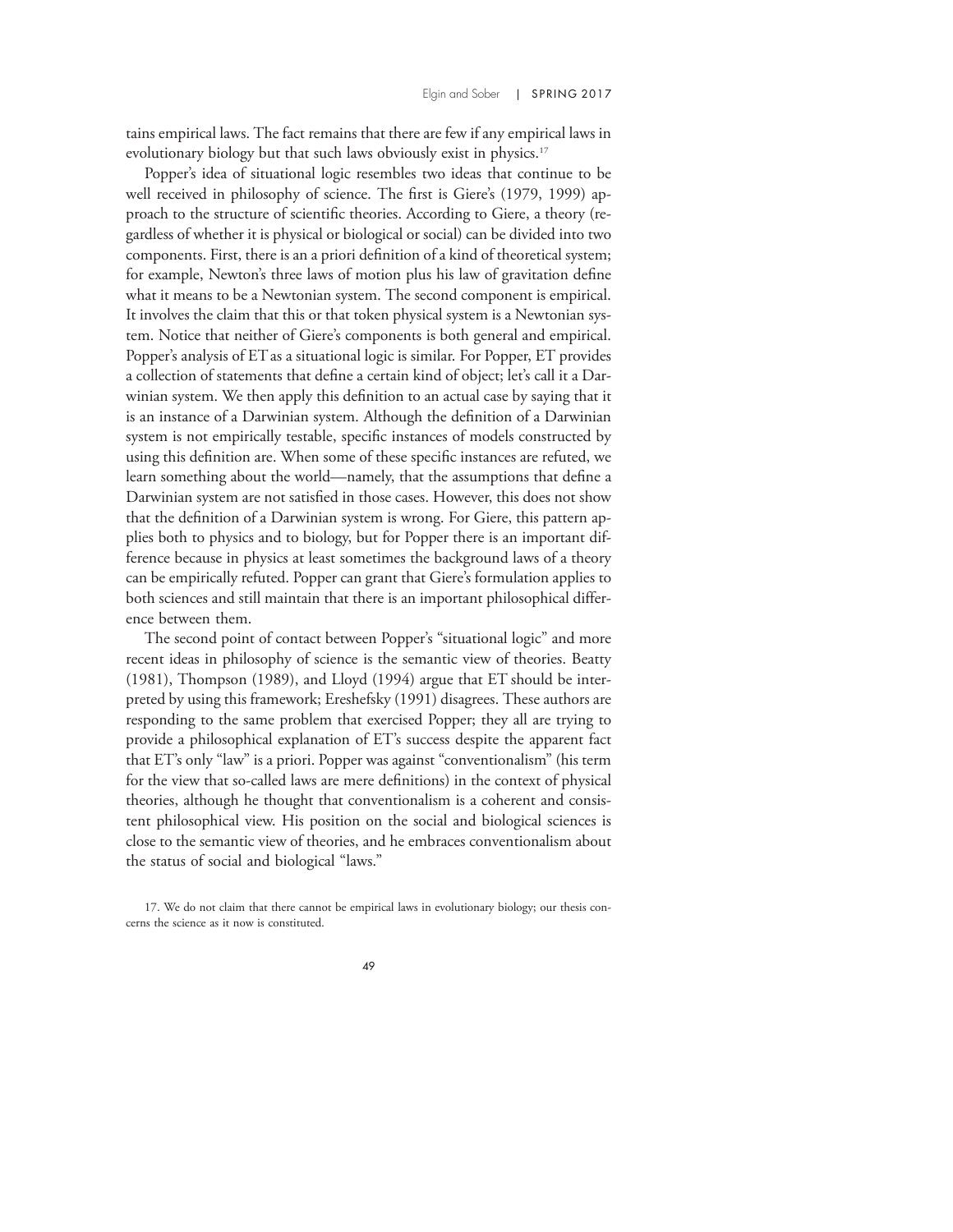## 6. Are There Any Empirical Laws in ET?

Popper argues that PNS is a priori, but he claims something more; he additionally claims that there are no empirical laws at all in ET. What is his argument for this stronger thesis? The same question arises if you think that PNSP is a better rendering of the probabilistic concept of fitness. Popper is neglecting the possibility that ET contains both source laws and consequence laws (Sober 1984).<sup>18</sup> PNS and PNSP are consequence laws; they purport to describe the changes that will occur (deterministically, or with some degree of probability) if certain initial conditions obtain. It is a separate task to describe the circumstances that make one trait fitter than another. These sources of fitness difference can be found in the physical environment that a population inhabits, in the biotic environment outside of the population (e.g., the prey, predators, parasites, and diseases that the population has to deal with), and in the population itself (as described by theories of sexual selection and of sex ratio evolution). Source laws specify the synchronic supervenience bases for variation in fitness; they have the form

If a population contains traits  $T_1$  and  $T_2$  at time t, and its environment has properties E, and the organisms in the population have other traits  $O_1, O_2, \ldots, O_n$  with frequencies  $p_1, p_2, \ldots, p_n$  at time t, then  $T_1$  will be fitter than  $T_2$  at time t.

Some propositions of this form, like the models of sex ratio evolution constructed by Carl Düsing, R. A. Fisher, and W. D. Hamilton, are mathematical truths (Sober 2011b), but are there any empirical laws that have this form?

There is another way to pursue the question of whether there are empirical laws of evolution while granting that PNS and PNSP are not examples. Instead of trying to determine whether there are empirical source laws, one might consider something like the converse of PNS and PNSP. PNS and PNSP are both "forward-directed" conditionals; they say (roughly) that if there is variation in fitness at a given time, then you should expect change in trait frequency sometime later. Campbell and Robert (2005) propose a "backward-directed" conditional that approximates the converse of PNS and PNSP, namely,

( $D^*$ ) For almost every pair of variant organisms a and b that occupy the same environment, if  $a$  is complex and is generally more reproductively successful than  $b$ , then there exist heritable traits of  $a$  and  $b$  which, in

18. Popper is not the only philosopher who ignores the possibility that the theory of NS contains source laws; Fodor and Piattelli-Palmarini (2010) make the same mistake.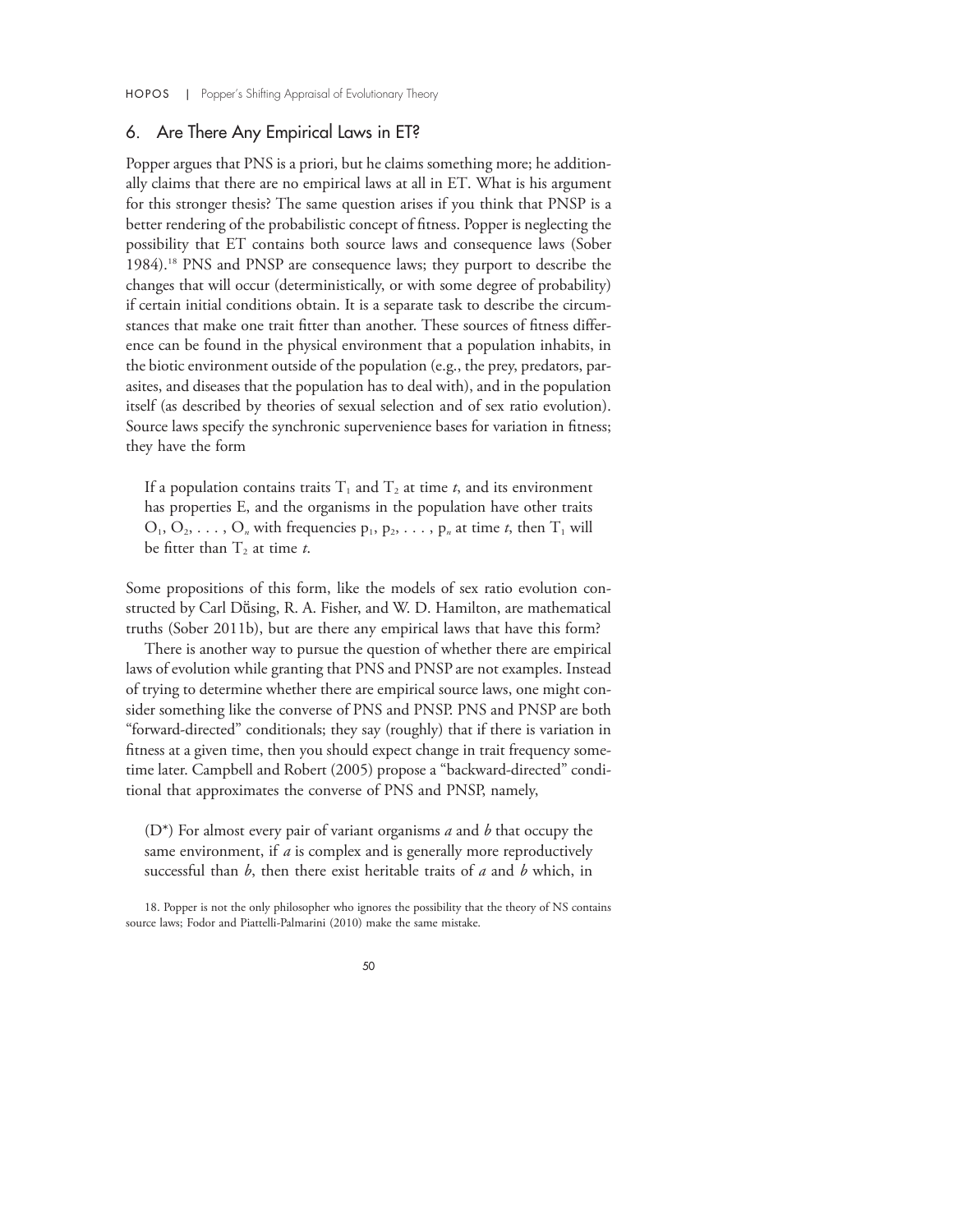interaction with *a* and *b*'s environment, cause *a* to be more reproductively successful than  $b$ .

This is an English paraphrase of the D\* statement that Campbell and Robert put in logical notation. The word "generally" in  $D^*$  leads us to think that a and b are types of organisms, not tokens. The same word also indicates that  $D^*$  is not about some brief period of time in which  $a$  happens to out-reproduce  $b$  but rather concerns a sufficiently long stretch of time. Campbell and Robert (2005, 673) say that they prefer to call  $D^*$  a model rather than a law.<sup>19</sup>

The existential quantifier in  $D^*$  is meant to mark the fact that the selection process that makes trait  $T_1$  fitter than trait  $T_2$  in environment  $E_1$  need not be the same as the selection process that makes  $T_3$  fitter than  $T_4$  in environment  $E_2$ . Perhaps  $T_1$  and  $T_2$  are traits of a butterfly species and  $T_1$  is fitter than  $T_2$ because of predators, whereas  $T_3$  and  $T_4$  are traits of an elm species and  $T_3$  is fitter than  $T_4$  because of diseases. Here Campbell and Robert are taking on board the fact that the property of fitness is multiply realizable (Brandon 1978; Rosenberg 1978; Mills and Beatty 1979; Sober 1984); this has the consequence that the property a population has of undergoing a selection process is also multiply realizable. Campbell and Robert emphasize that their D\* has the quantifier order "for each pair of traits, there exists a story about natural selection" not the quantifier order "there exists a single story about natural selection that applies to all traits." We hope that our English rendering of  $D^*$  captures this point.

Richmond and Robert argue that  $D^*$  is testable, and we agree. Our question is whether D\* would be a law of nature if it were true. Richmond and Robert do not consider this question, but the question is worth asking in the context of the current article. What we said earlier about Popper's PNSR reformulation of PNS is relevant here. Popper said that PNSR is false because of sexual selection and drift. We likened PNSR to the claim that all cancers are caused by cigarette smoke. Our point was that PNSR is not law-like; even if it were true, it would not be a law. We suggest that the same point applies to  $D^*$ . For  $D^*$  to be a law, it must be nomologically impossible for there to be a process other than NS that could often bring it about that one trait generally is more reproductively successful than another. Here is a reason to doubt that this is so: for any finite temporal interval, if the two variants  $a$  and  $b$  are equally fit and thus

<sup>19.</sup> Campbell and Robert formulate their D\* in reply to Brandon's (1978) contention that explanations of specific evolutionary outcomes that appeal to NS are empirical, but that a general "principle of natural selection" will be a tautology or will be so vague that it cannot be tested or will be empirically false.

<sup>51</sup>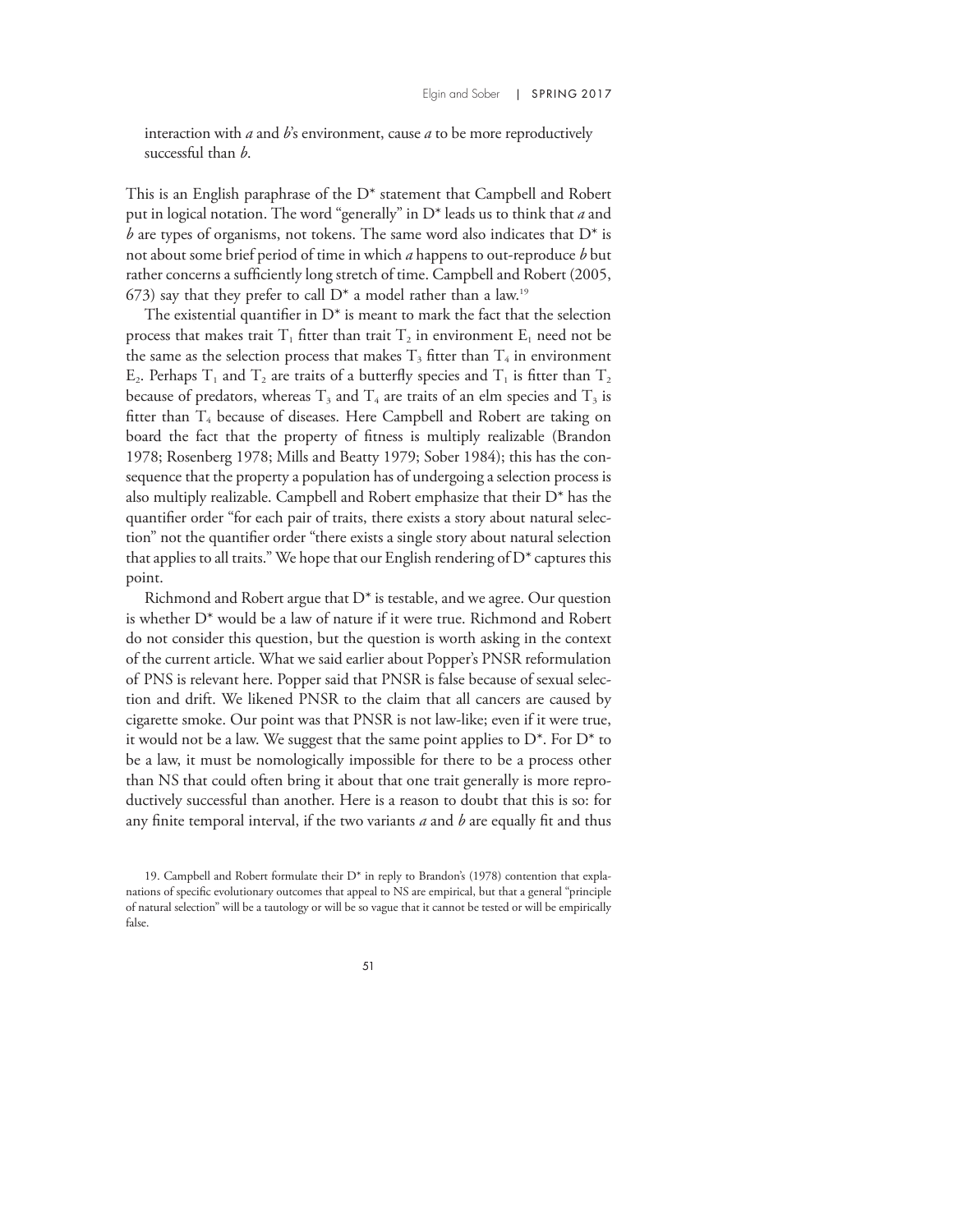evolve by the nonselective process of pure drift, there is a nonzero probability that  $a$  will generally out-reproduce  $b$  during that interval. This claim about a single pair of traits applies to *n* such pairs, for any finite  $n^{20}$  Even if D<sup>\*</sup> is not an empirical law of nature, the question remains whether there are other backward-directed propositions about evolution that are.

#### 7. Concluding Comments

We have argued that Popper's (1974) reason for holding that ET is not a testable scientific theory is that he thinks that ET lacks empirical laws. He thinks this even though he grants that there are testable statements in ET. As Stamos (2007) points out, postulating testable empirical laws is, for Popper, a necessary condition for a theory to be scientifically testable. This is why Popper concludes that ET is a metaphysical research program. Popper does not conclude that ET is a pseudoscience; instead, he unsuccessfully attempts to reformulate PNS and also tries to explain ET's success in terms of his idea of situational logic.

Those who agree with Popper that laws of nature must be empirical may want to resist Popper's conclusion by insisting that a theory can be testable without its containing testable laws. Indeed, this suggestion finds a happy home in Popper's own concept of falsifiability; if S is a falsifiable statement, and S and A are logically compatible, then S&A is falsifiable. The fact that S is not a law and A is a tautology does not change that fact. We suspect that Popper was misled by the examples he found in physics; Newton's theory, relativity theory, and quantum mechanics are testable theories, and the laws they propose are testable. As noted earlier, Popper does not hesitate to speak of evolutionary "theory," but he does demand that it conform to the pattern he found in physics. Finding that it does not, Popper concludes that ET is a "metaphysical research program," not a testable scientific theory. However, if testable theories need not contain testable laws, there is no need to draw Popper's conclusion.

This is a good reply to Popper, but we take issue with the assumption that laws of nature must be empirical. Modern evolutionary biology is replete with mathematical models that are mathematical truths. They describe the proba-

20. There is an additional point: even if D\* is an empirical law, it does not do much to explain why one trait generally out-reproduces another. In this respect, D\* resembles "adaptationism," at least on some interpretations of that ism. Both D<sup>\*</sup> and adaptationism are generalizations that can be tested by case-by-case analyses of different traits in different populations, and if you believe these generalizations, they will play a heuristic role, guiding your search for specific explanations (Orzack and Sober 1994).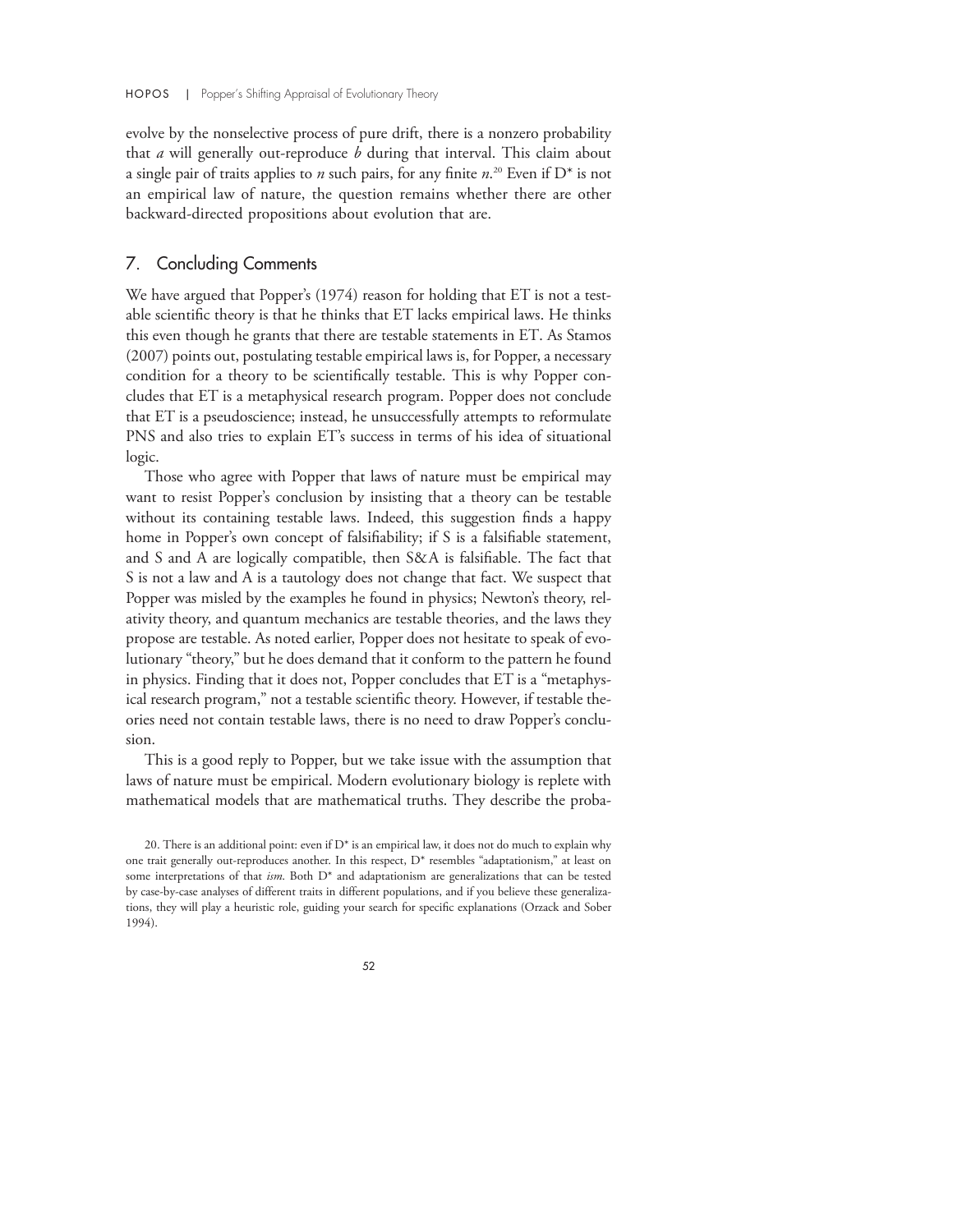bilities that populations have of changing their trait frequencies, given the population's initial and boundary conditions. These dynamical models explain and predict in the same way that empirical laws do; this is why we want to drop the requirement that scientific laws must be empirical. We are not suggesting that "bachelors are unmarried" is a scientific law; to say that some laws are a priori is not to say that all a priori statements are laws. Popper was right that ET is different from theories in physics, but that does not mean that ET is untestable or that it is not a genuine scientific theory.

#### REFERENCES

- Beatty, J. 1981. "What's Wrong with the Received View of Evolutionary Biology?" In Proceedings of the 1980 Biennial Meetings of the Philosophy of Science Association. East Lansing, MI: Philosophy of Science Association.
- -. 1995. "The Evolutionary Contingency Thesis." In The Biological Sciences: The Second Pittsburgh-Konstanz Colloquium in the Philosophy of Science, ed. G. Wolters and J. Lennox, 45–81. Pittsburgh: University of Pittsburgh Press.
- Brandon, R. 1978. "Adaptation and Evolutionary Theory." Studies in History and Philosophy of Science 9:181–206.

-. 1990. Adaptation and Environment. Princeton, NJ: Princeton University Press.

- Campbell, R., and J. Robert. 2005. "The Structure of Evolution by Natural Selection." Biology and Philosophy 20:673–96.
- Díez, J., and P. Lorenzano. 2015. "Are Natural Selection Explanatory Models A Priori?" Biology and Philosophy 30 (6): 787–809.
- Elgin, M. 2003. "Biology and A Priori Laws." Philosophy of Science 70:1380–89.

Elgin, M., and E. Sober. 2015. "Causal, A Priori True, and Explanatory." Australasian Journal of Philosophy 93 (1): 167–71.

- Ereshefsky, M. 1991. "The Semantic Approach to Evolutionary Theory." Biology and Philosophy 6 (1): 59–80.
- Ewens, W. J. 1989. "An Interpretation and Proof of the Fundamental Theorem of Natural Selection." Theoretical Population Biology 36:167-80.
- -. 2004. Mathematical Population Genetics. 2nd ed. Interdisciplinary Applied Mathematics. New York: Springer.
- Fodor, J., and M. Piattelli-Palmarini. 2010. What Darwin Got Wrong. New York: Farrar, Straus & Giroux.
- Giere, R. 1979. Understanding Scientific Reasoning. New York: Holt, Rinehart & Winston. ———. 1999. Science without Laws: Science and Its Conceptual Foundations. Chicago: University of Chicago Press.
- Hitchcock, C., and J. Velasco. 2014. "Evolutionary and Newtonian Forces." Ergo 1 (2): 39-77.
- Hodge, M. J. S. 1987. "Natural Selection as a Causal, Empirical, and Probabilistic Theory." In The Probabilistic Revolution, ed. L. Kruger, 233–70. Cambridge, MA: MIT Press.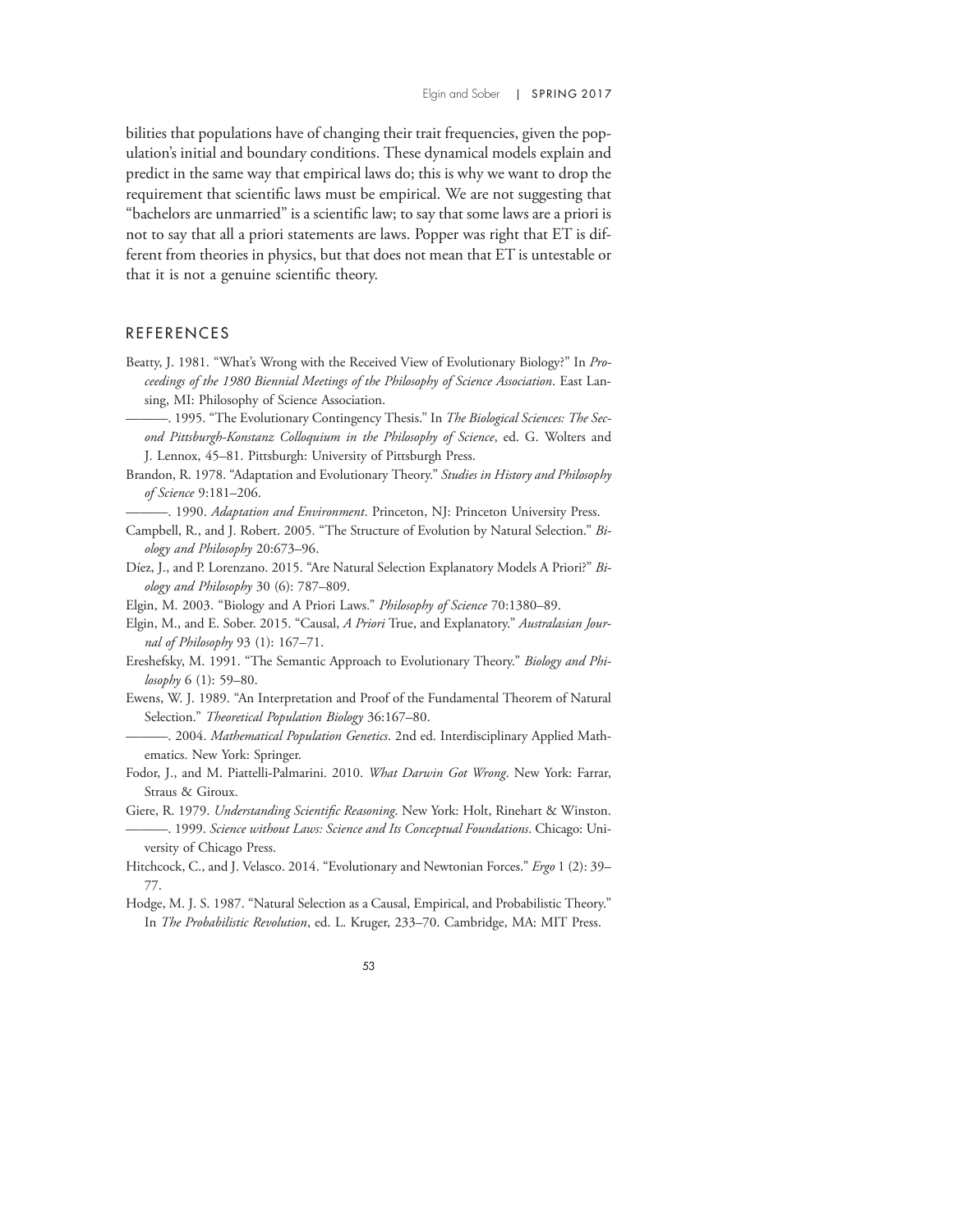- Hull, D. 1999. "The Use and Abuse of Sir Karl Popper." Biology and Philosophy 14 (4): 481-504.
- Lange, M., and A. Rosenberg. 2011. "Can There Be A Priori Causal Models of Natural Selection?" Australasian Journal of Philosophy 89 (4): 591–99. doi:10.1080/00048402.2011 .598175.
- Lessard, S. 1997. "Fisher's Fundamental Theorem of Natural Selection Revisited." Theoretical Population Biology 52:119–36.
- Lloyd, E. 1994. The Structure and Confirmation of Evolutionary Theory. Princeton, NJ: Princeton University Press.
- Matthen, M., and A. Ariew. 2002. "Two Ways of Thinking about Fitness and Natural Selection." Journal of Philosophy 99 (2): 55–83.

Maynard Smith, J. 1986. The Problems of Biology. Oxford: Oxford University Press.

- Mayr, E. 2000. "Darwin's Influence on Modern Thought." Scientific American 283:79–83.
- Mills, S. K., and J. H. Beatty. 1979. "The Propensity Interpretation of Fitness." Philosophy of Science 46:263–86.
- Mitchell, S. 1997. "Pragmatic Laws." Philosophy of Science 64:468–79.
- —. 2000. "Dimensions of Scientific Law." Philosophy of Science 67:242-65.
- Munz, P. 2006. "Popper's Darwinism." In Karl Popper: A Centenary Assessment, ed. I. C. Jarvie, K. Milford, and D. Miller, 131–41. Aldershot: Ashgate.
- Nanay, B. 2011. "Popper's Darwinian Analogy." Perspectives on Science 19 (3): 337–54.
- Numbers, R. 2006. The Creationists: From Scientific Creationism to Intelligent Design. Rev. ed. Cambridge, MA: Harvard University Press.

Orzack, S., and E. Sober. 1994. "Optimality Models and the Test of Adaptationism." American Naturalist 143:361–80.

Plutynski, A. 2004. "Explanation in Classical Population Genetics." Philosophy of Science 71:1201–15.

-. 2005. "Explanatory Unification and the Early Synthesis." British Journal for the Philosophy of Science 56 (3): 595–609.

Popper, K. 1957. The Poverty of Historicism. London: Routledge & Kegan Paul.

-. 1959a. The Logic of Scientific Discovery. London: Hutchinson.

-. 1959b. "The Propensity Interpretation of Probability." British Journal for the Philosophy of Science 10:25–42.

———. 1963. Conjectures and Refutations: The Growth of Scientific Knowledge. London: Routledge & Kegan Paul.

-. 1972. Objective Knowledge: An Evolutionary Approach. Oxford: Clarendon.

-. 1974. "Intellectual Autobiography." In The Philosophy of Karl Popper, ed. Paul Arthur Schillp, 3–181. La Salle, IL: Open Court.

-. 1978. "Natural Selection and the Emergence of Mind." Dialectica 32 (3-4): 339-55.

———. 1994a. Knowledge and the Body-Mind Problem: In Defence of Interaction. Ed. Mark Amadeus Notturno. London: Routledge.

-. 1994b. *The Myth of the Framework: In Defence of Science and Rationality*. Ed. Mark Amadeus Notturno. London: Routledge.